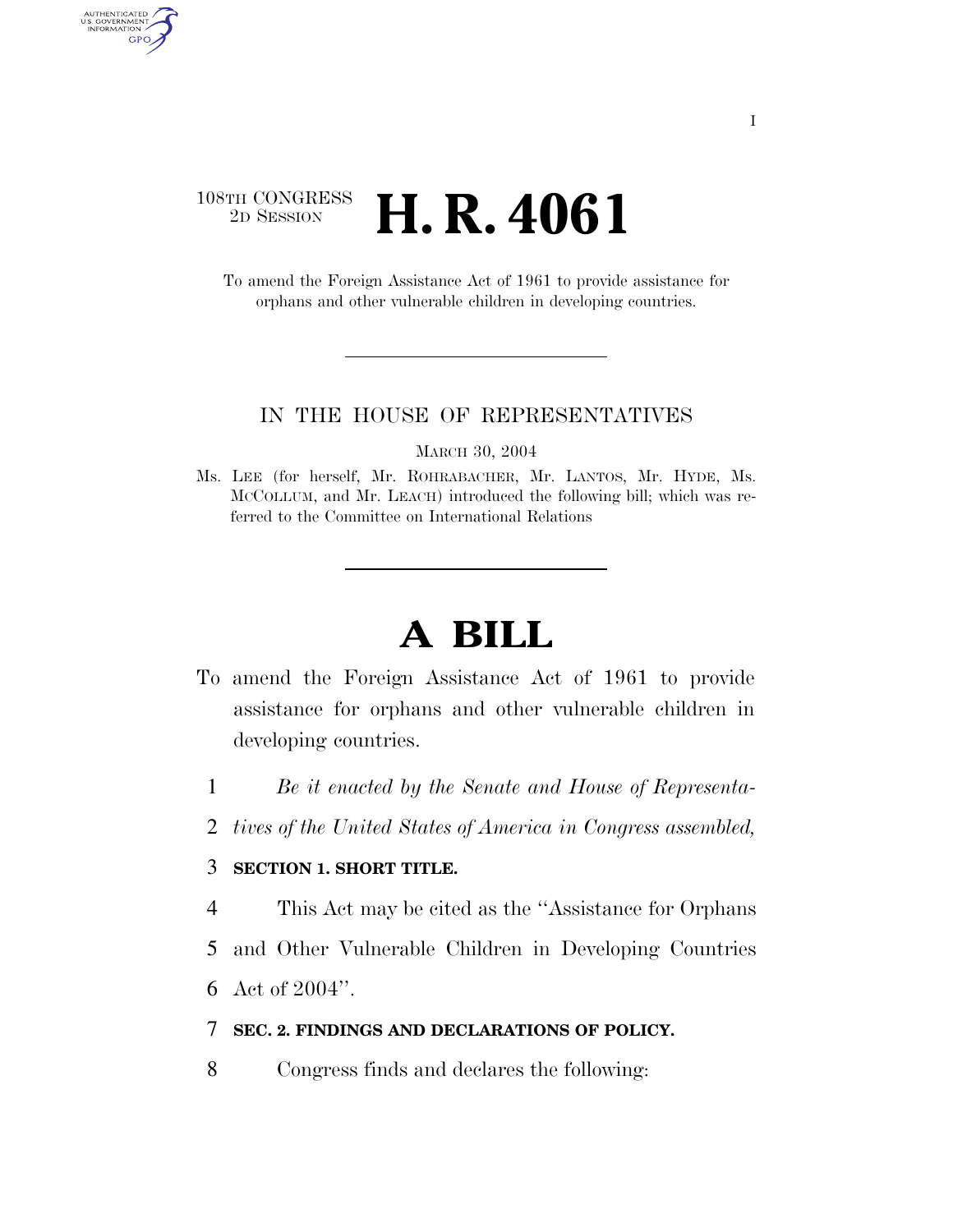(1)(A) According to estimates by the United Nations Children's Fund (UNICEF), there are more than 132,000,000 children in the world under the age of three.

 (B) Of these children, 4,000,000 will die in their first month of life and another 7,000,000 will die each year before reaching the age of five. Thus an average of 30,000 children under the age of three die each day.

 (2) According to a report developed by the United Nations Joint Programme on HIV/AIDS (UNAIDS), UNICEF, and the United States Agen- cy for International Development, in 2001 there were more than 110,000,000 orphans living in sub- Saharan Africa, Asia, Latin America, and the Carib-bean.

 (3) Assessments carried out by the Inter- national Labor Organization (ILO) to investigate the situation of children who are working found that orphans are much more likely than non-orphans to be working in commercial agriculture, the domestic service industry, the commercial sex industry, as street vendors, or in industries that violate inter-nationally recognized rights of children.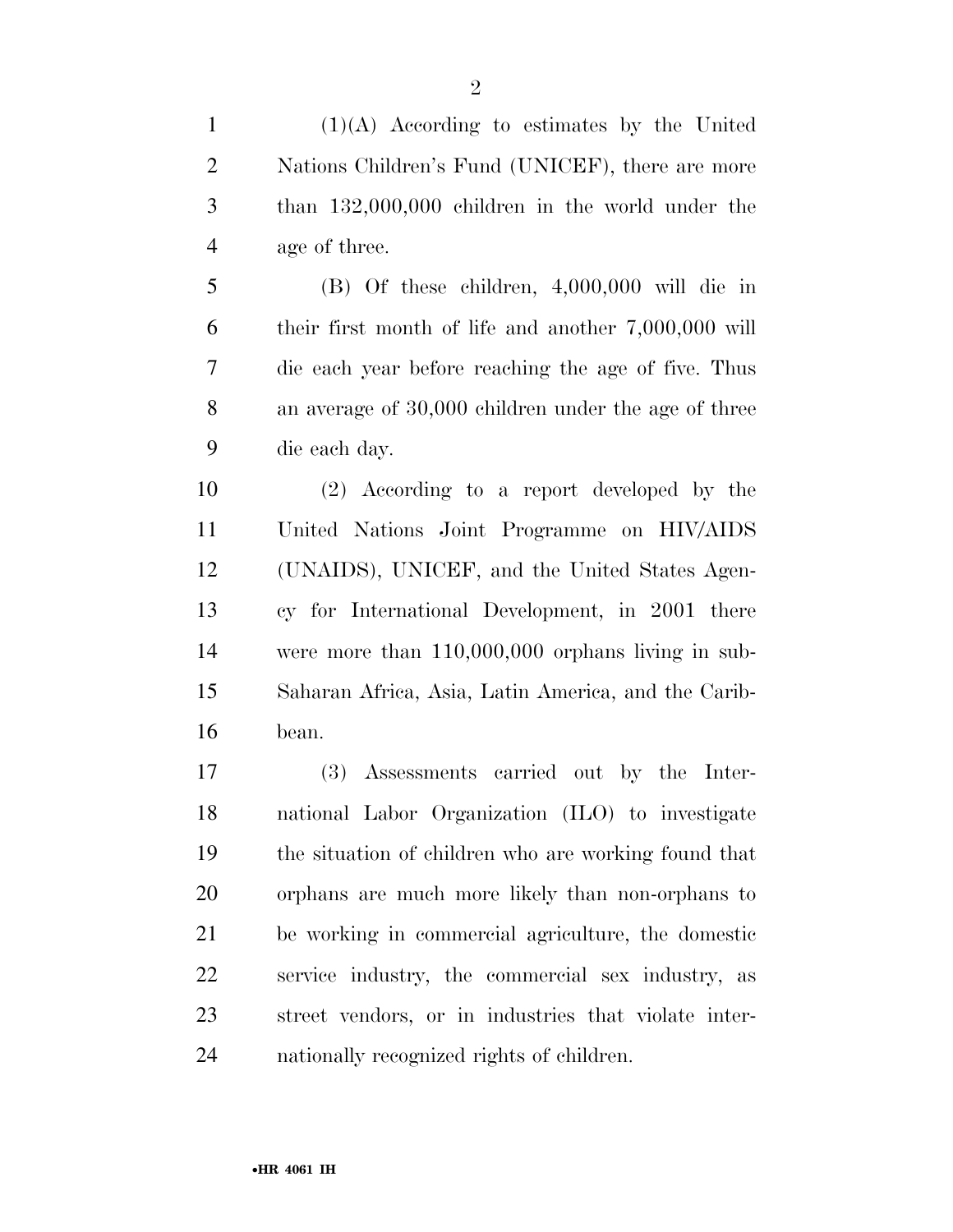| $\mathbf{1}$   | (4) Infants who are poor and malnourished are          |
|----------------|--------------------------------------------------------|
| $\overline{2}$ | more likely to contract respiratory infections, diar-  |
| 3              | rhea, measles, and other preventable diseases, and     |
| $\overline{4}$ | are less likely to receive needed health care.         |
| 5              | (5) According UNAIDS and UNICEF, by the                |
| 6              | end of $2001$ there were an estimated $14,000,000$     |
| 7              | children under the age of 15 who had lost one or       |
| 8              | both parents to AIDS.                                  |
| 9              | $(6)$ As the number of HIV cases increases in          |
| 10             | sub-Saharan Africa and the Caribbean, as well as in    |
| 11             | Eastern Europe and Asia, the death rate from AIDS      |
| 12             | among adults in those regions is expected to in-       |
| 13             | crease. By 2010 the total number of children in        |
| 14             | those regions who will lose one or both parents to     |
| 15             | AIDS is expected to be approximately 30,000,000.       |
| 16             | (7) One-third of children born from an HIV-in-         |
| 17             | fected mother develop HIV/AIDS. Few of these chil-     |
| 18             | dren have access to HIV/AIDS medications.              |
| 19             | $(8)$ Globally, more than $11,800,000$ young peo-      |
| 20             | ple ages 15 to 24 were living with HIV/AIDS in         |
| 21             | $2001$ , and each day another $6,000$ young people be- |
| 22             | came infected with HIV. New estimates indicate that    |
| 23             | more than 70 percent of new HIV cases among this       |
| 24             | age group in sub-Saharan Africa are young women        |
| 25             | and girls.                                             |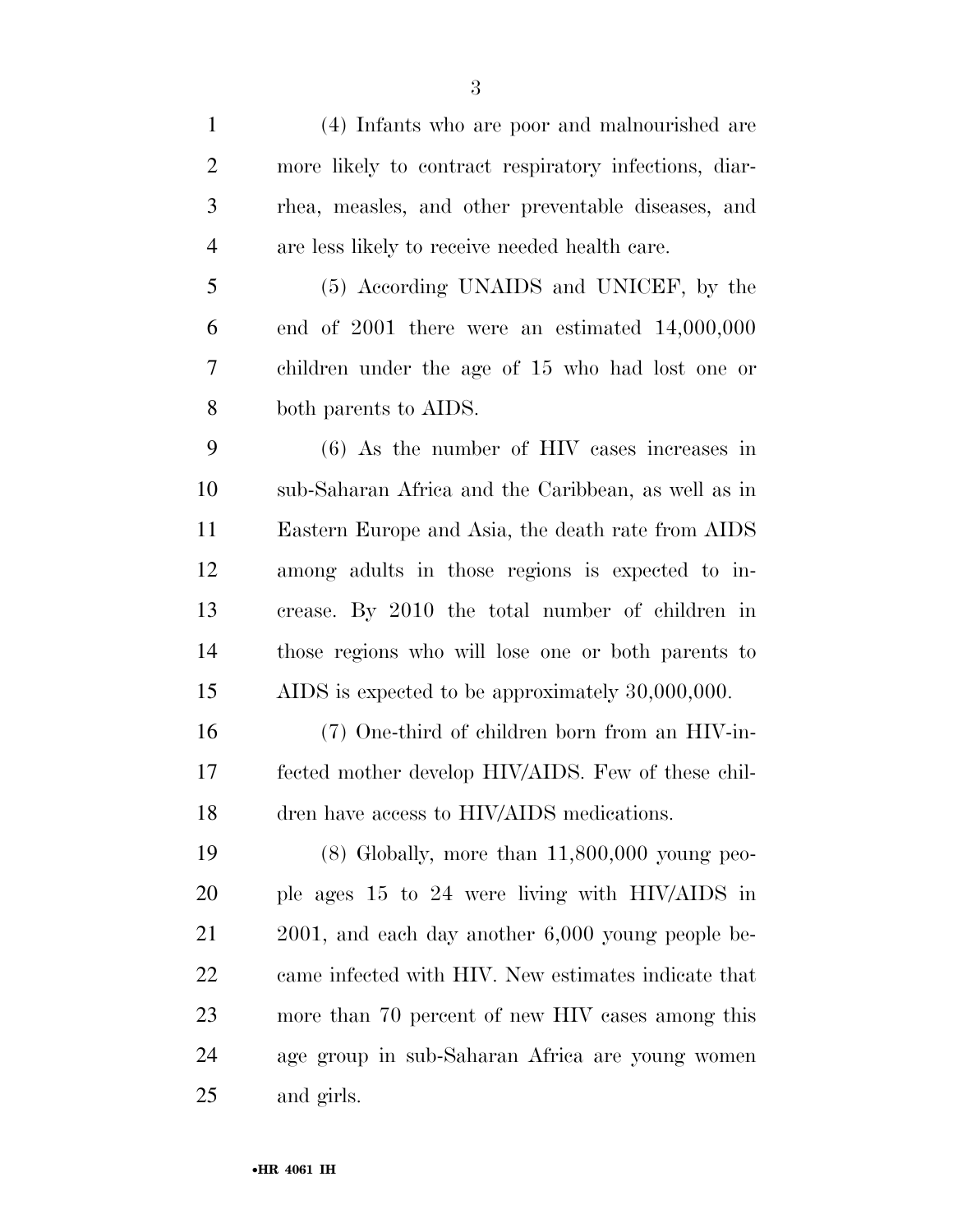(9) As their parents fall progressively sick from HIV/AIDS, children generally must take on an in- creasing number of responsibilities. Girls take re- sponsibility for more household chores, often drop out of school, and care for their parents.

 $6 \qquad (10)(A)$  Without an adequate diet, individuals infected with HIV often die at an earlier age. Indi- viduals with HIV become increasingly weak and fa- tigued, do not respond to drug treatment, and are prone to other illnesses such as malnutrition and tu-berculosis (TB).

 (B) Hunger can also cause previously HIV-neg- ative people to engage in high-risk survival strate- gies, such as work in the commercial sex industry, that increase their chances of becoming infected with HIV.

 (11) Extreme poverty and hunger coupled with the loss of one or both parents as a result of AIDS can force children from their families to a life on the streets, where the risk of HIV infection is extremely high.

 (12)(A) A considerable number of United States and indigenous private voluntary organiza- tions, including faith-based organizations, provide relatively modest amounts of assistance to orphans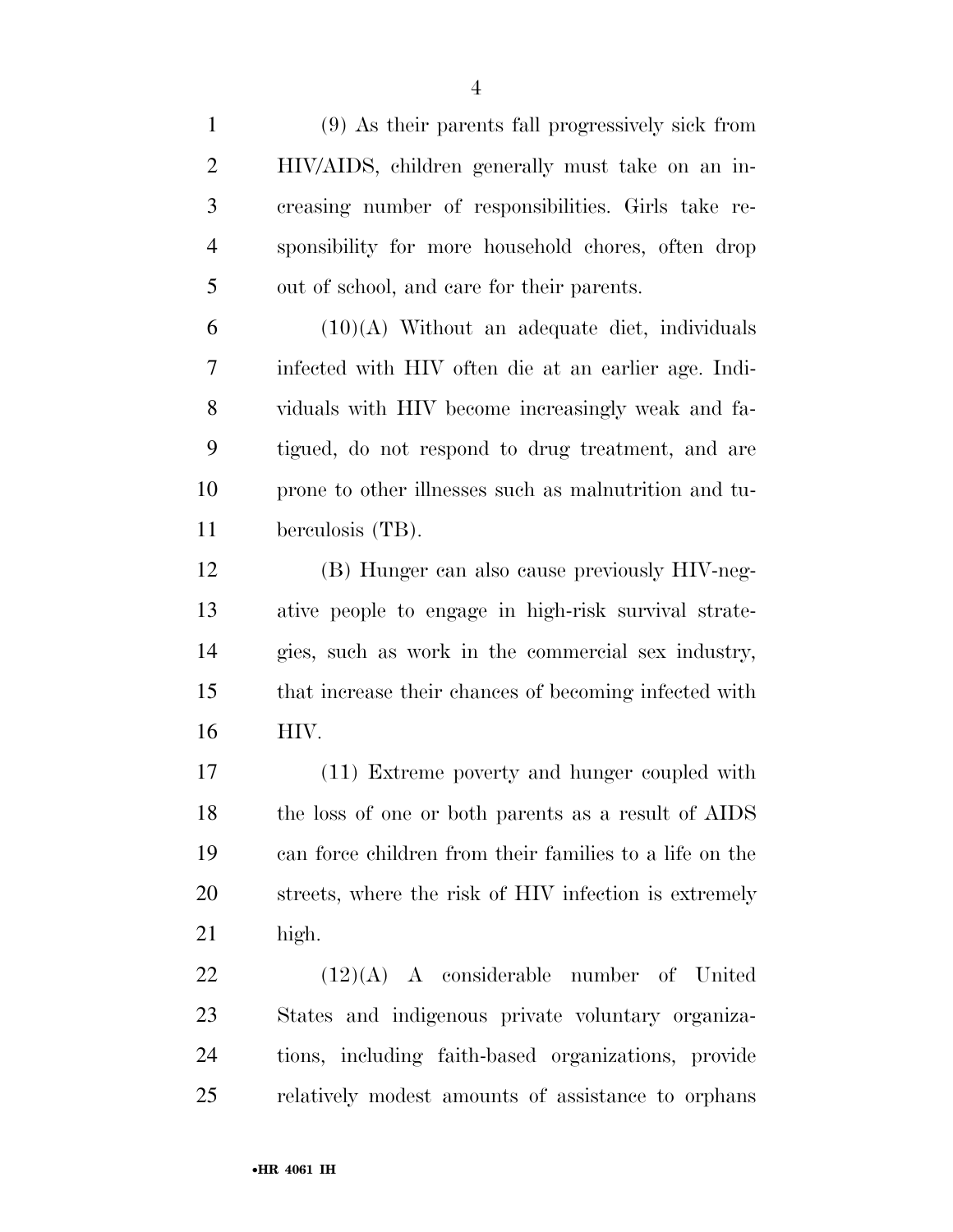| $\mathbf{1}$   | and other vulnerable children in developing coun-    |
|----------------|------------------------------------------------------|
| $\overline{2}$ | tries, especially children affected by HIV/AIDS.     |
| 3              | (B) Many of these organizations have submitted       |
| $\overline{4}$ | applications for grants from the United States Agen- |
| 5              | cy for International Development in order to provide |
| 6              | increased levels of assistance for orphans and other |
| 7              | vulnerable children in developing countries but in   |
| 8              | most cases the Agency has not approved the applica-  |
| 9              | tions.                                               |
| 10             | $(13)(A)$ Section 403(b) of the United States        |
| 11             | Leadership Against HIV/AIDS, Tuberculosis, and       |
| 12             | Malaria Act of 2003 (Public Law 108–25) estab-       |
| 13             | lishes the requirement that for fiscal years 2006    |
| 14             | through 2008, not less than 10 percent of amounts    |
| 15             | appropriated for HIV/AIDS assistance for each such   |
| 16             | fiscal year shall be expended for assistance for or- |
| 17             | phans and other vulnerable children affected by      |
| 18             | HIV/AIDS.                                            |
| 19             | (B) Further, section 403(b) of Public Law            |
| 20             | $108-25$ requires that at least 50 percent of such   |
| 21             | amounts shall be provided through non-profit, non-   |
| 22             | governmental organizations, including faith-based    |

organizations, that implement programs on the com-

munity level.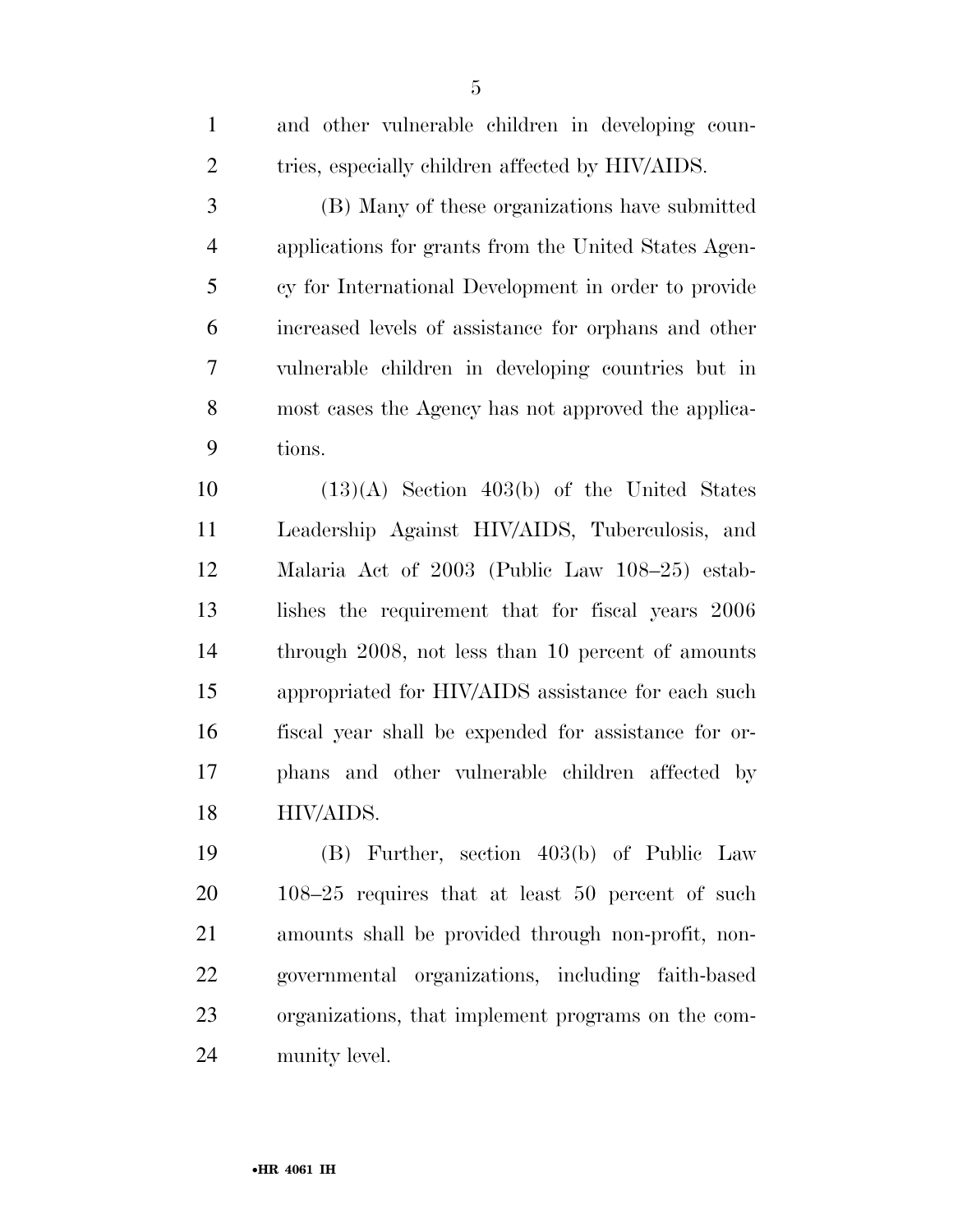(14)(A) It is essential that the United States Government adopt a comprehensive approach for the provision of assistance to orphans and other vulner-able children in developing countries.

 (B) This comprehensive approach should ensure that important services, such as basic care, treat- ment for those children with HIV/AIDS, mental health and related services for those children af- fected by HIV/AIDS, school food programs, in- creased educational opportunities and employment training and related services, and the protection and promotion of inheritance rights, are made more ac-cessible.

 (C) This comprehensive approach should also ensure that government agencies and the private sector coordinate efforts to prevent and eliminate duplication of efforts and waste.

 (15) As a result of the numerous United States Government programs under which assistance is spe- cifically authorized or otherwise available for or- phans and vulnerable children in developing coun- tries, the United States Agency for International Development will be required to develop innovative methods for the conduct and monitoring of these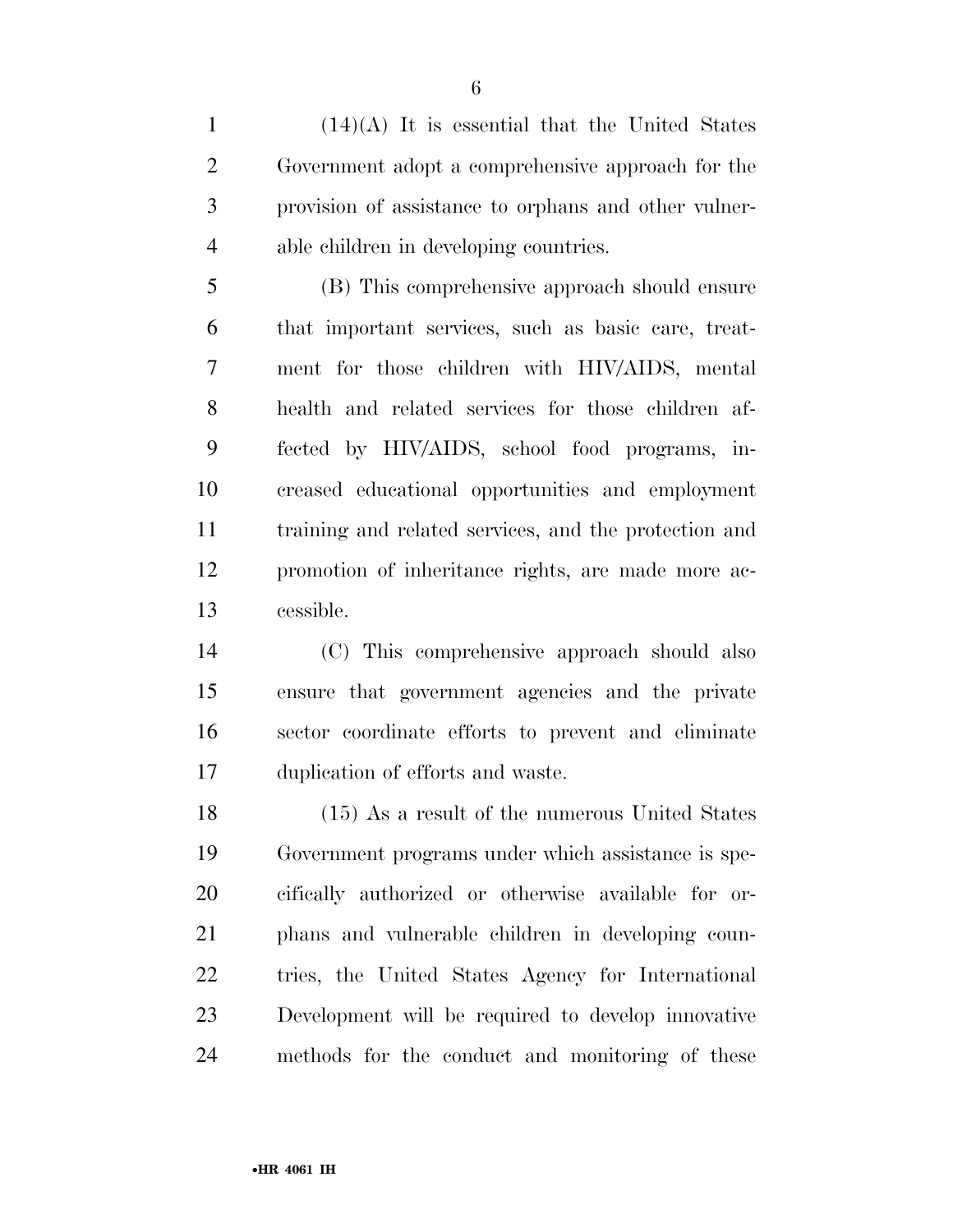| $\mathbf{1}$   | programs, including through the collection, analysis, |
|----------------|-------------------------------------------------------|
| $\overline{2}$ | and reporting of information on the programs.         |
| 3              | SEC. 3. ASSISTANCE FOR ORPHANS AND OTHER VULNER-      |
| $\overline{4}$ | CHILDREN IN DEVELOPING COUN-<br><b>ABLE</b>           |
| 5              | TRIES.                                                |
| 6              | Title V of chapter 2 of part I of the Foreign Assist- |
| 7              | ance Act of 1961 (22 U.S.C. 2201) is amended to read  |
| 8              | as follows:                                           |
| 9              | "TITLE V—ASSISTANCE FOR OR-                           |
| 10             | PHANS AND OTHER VULNER-                               |
| 11             | <b>ABLE CHILDREN</b>                                  |
| 12             | "SEC. 241. FINDINGS; DECLARATION OF POLICY.           |
| 13             | "(a) FINDINGS.—Congress finds the following:          |
| 14             | " $(1)$ By 2010, HIV/AIDS will orphan more            |
| 15             | than $25,000,000$ children worldwide.                 |
| 16             | $\lq(2)$ Ongoing conflicts and civil wars in devel-   |
| 17             | oping countries are adversely affecting children in   |
| 18             | these countries, the vast majority of whom currently  |
| 19             | do not receive humanitarian assistance or other sup-  |
| 20             | port from the United States Government.               |
| 21             | $\cdot$ (3) Although the United States Government     |
| 22             | currently administers assistance programs for or-     |
| 23             | phans and other vulnerable children in developing     |
| 24             | countries, for fiscal year 2002 the United States     |
| 25             | Agency for International Development reported that    |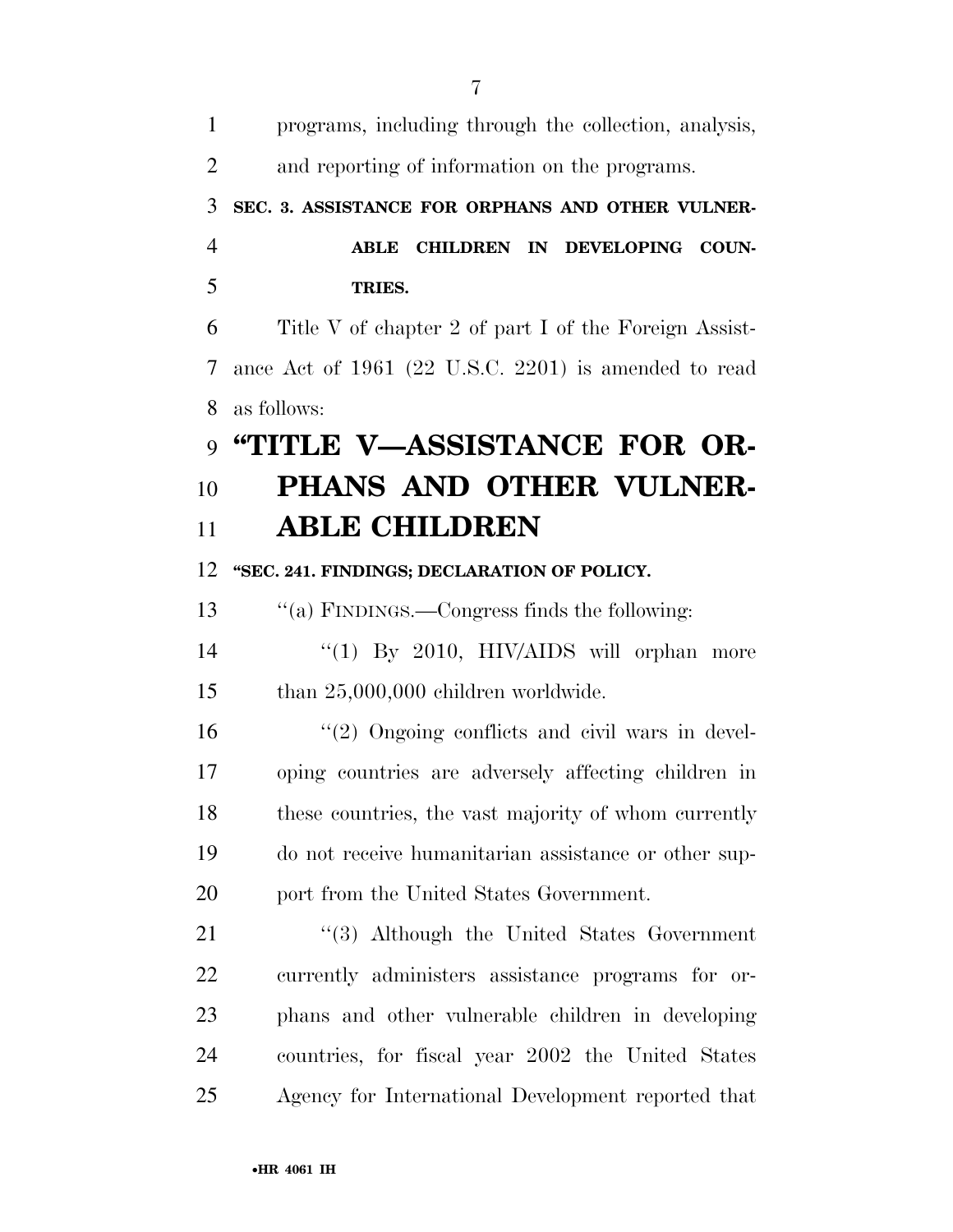the United States Government provided assistance to only 462,000 such orphans and other vulnerable

 children, or less than one-half of one percent of the estimated 108,000,000 total number of such or-phans and other vulnerable children.

 ''(4) The United States Government should in- crease its efforts to provide assistance for orphans and other vulnerable children in developing coun- tries, especially those children affected by HIV/AIDS or conflict.

11 ''(5) The United States Agency for Inter- national Development should establish improved ca- pacity to deliver assistance to orphans and other vul- nerable children in developing countries through partnerships with private voluntary organizations, including faith-based organizations.

 ''(6) Further, the United States Agency for International Development should be the primary United States Government agency responsible for identifying and assisting orphans and other vulner-able children in developing countries.

 ''(b) DECLARATION OF POLICY.—Congress, recog- nizing that prompt and appropriate action by the United States to assist orphans and other vulnerable children in developing countries is an important expression of the hu-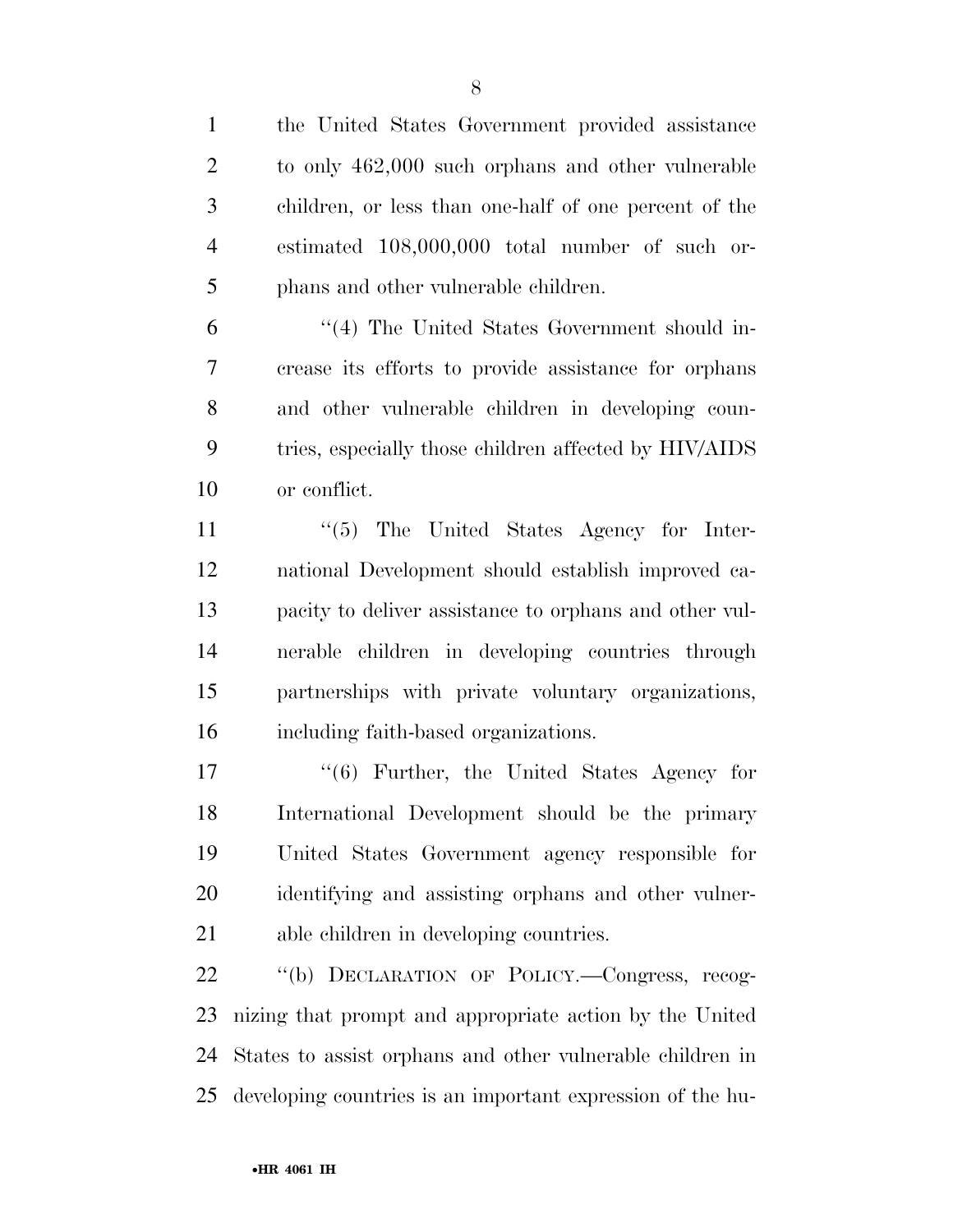| $\mathbf{1}$   | manitarian concern and tradition of the people of the       |
|----------------|-------------------------------------------------------------|
| $\overline{2}$ | United States, affirms the willingness of the United States |
| 3              | to assist such orphans and other vulnerable children—       |
| $\overline{4}$ | $\lq(1)$ by providing assistance for the purpose of         |
| 5              | improving the health, nutritional, shelter, edu-            |
| 6              | cational, economic, and psychological status of or-         |
| 7              | phans and other vulnerable children in such coun-           |
| 8              | tries; and                                                  |
| 9              | $\lq(2)$ by providing humanitarian and protection           |
| 10             | assistance to such orphans and other vulnerable chil-       |
| 11             | dren affected by conflict or civil strife.                  |
| 12             | "SEC. 242. ASSISTANCE TO PROVIDE BASIC CARE.                |
|                |                                                             |
| 13             | "(a) FINDINGS.—Congress finds the following:                |
| 14             | $\lq(1)$ The need for individuals and local organi-         |
| 15             | zations in developing countries to assist households        |
| 16             | headed by children is necessary due to the increase         |
| 17             | in the number of such households. Millions of chil-         |
| 18             | dren in these types of households lack basic care,          |
| 19             | such as access to food and shelter.                         |
| 20             | $\cdot\cdot\cdot(2)$ When communities are responsible for   |
| 21             | raising orphans, these children are cared for in a          |
| 22             | rich and nurturing environment and remain con-              |
| 23             | nected to the traditions and rituals of families and        |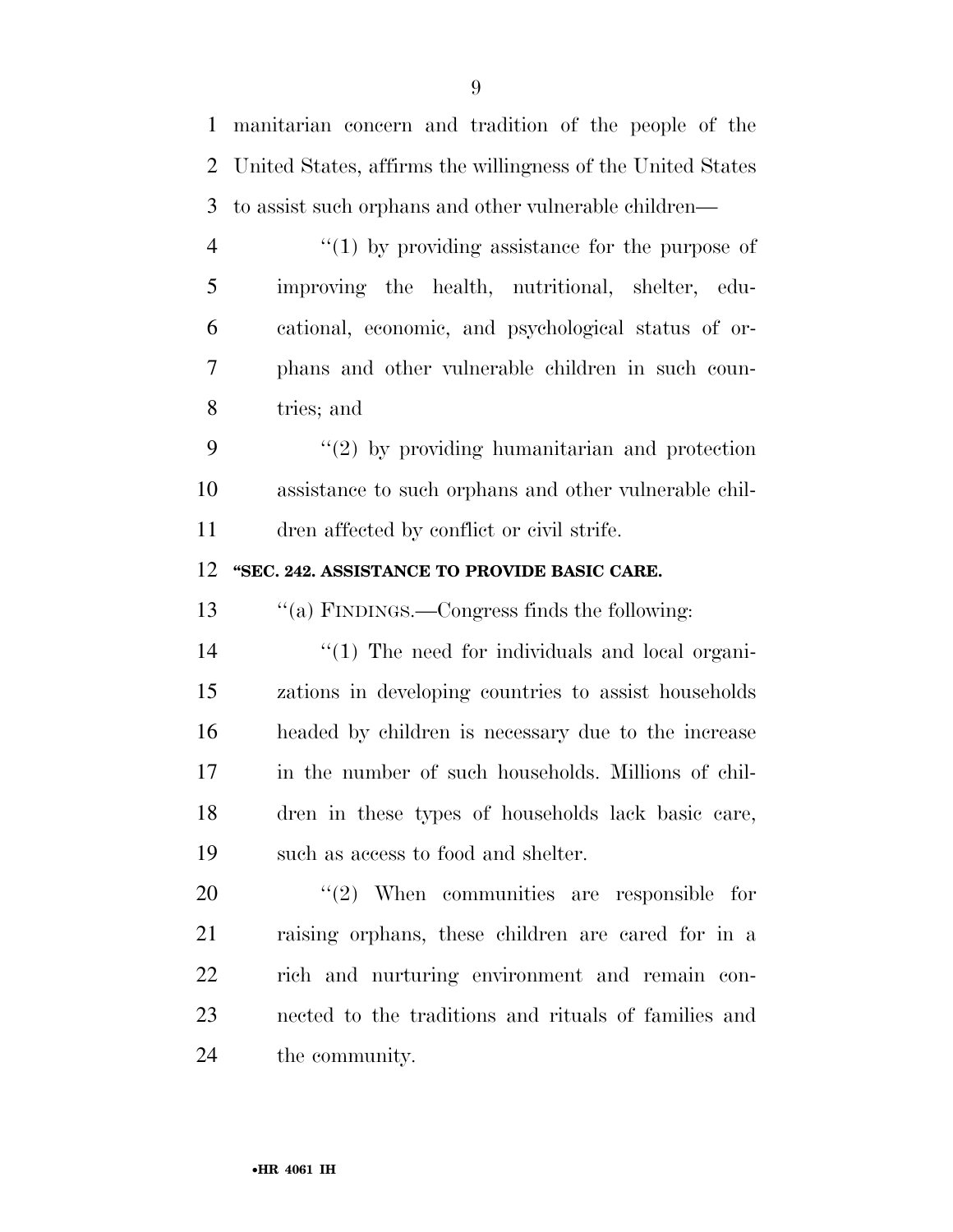| $\mathbf{1}$   | $\cdot$ (3) As the number of these children increases, |
|----------------|--------------------------------------------------------|
| $\overline{2}$ | the ability of communities to provide basic care for   |
| 3              | such children is limited. Assistance to support the    |
| $\overline{4}$ | provision of such basic care is therefore necessary in |
| 5              | and of itself and also to facilitate the provision of  |
| 6              | other types of assistance for such children under this |
| 7              | title.                                                 |
| 8              | $``$ (b) ASSISTANCE.—                                  |
| 9              | "(1) IN GENERAL.—The President is author-              |
| 10             | ized to provide assistance for programs in developing  |
| 11             | countries to provide basic care for orphans and other  |
| 12             | vulnerable children.                                   |
| 13             | "(2) ACTIVITIES SUPPORTED.—Assistance pro-             |
| 14             | vided under paragraph (1) should be used—              |
| 15             | "(A) to support individuals and local orga-            |
| 16             | nizations, including teachers, social workers,         |
| 17             | and representatives from religious institutions        |
| 18             | and nongovernmental organizations, to mobilize         |
| 19             | their own resources through the establishment          |
| 20             | of 'community care councils' to provide basic          |
| 21             | care for orphans and other vulnerable children,        |
| 22             | including day care, food assistance, protection        |
| 23             | assistance, and home visits;                           |
| 24             | $\lq\lq$ to increase the capacity of community         |
| 25             | care councils described in subparagraph (A) to         |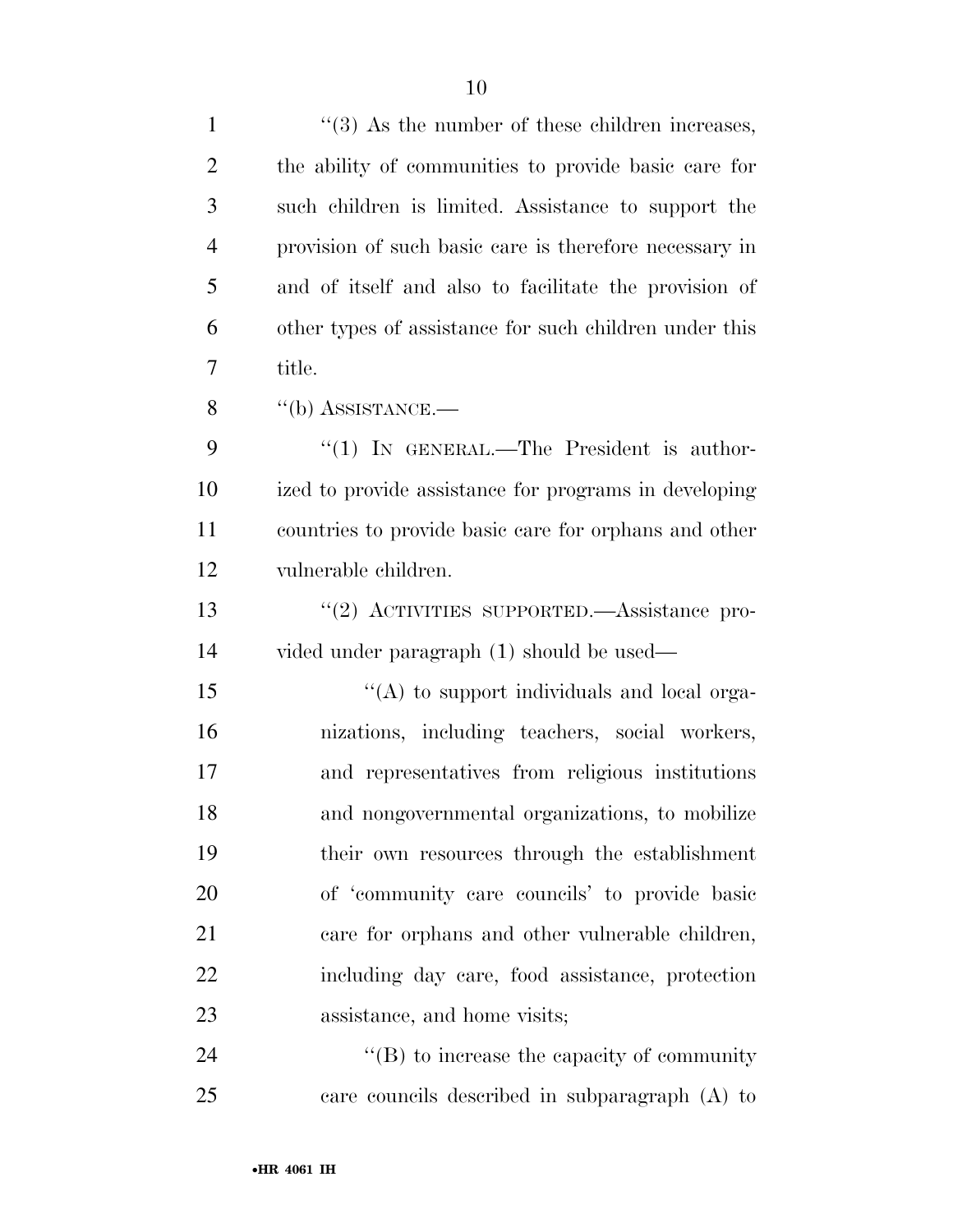| $\mathbf{1}$   | meet on a regular basis to identify orphans and         |
|----------------|---------------------------------------------------------|
| $\overline{2}$ | other vulnerable children and to facilitate the         |
| 3              | provision of services; and                              |
| $\overline{4}$ | $\cdot$ (C) to establish and operate centers in         |
| 5              | such communities to provide basic care de-              |
| 6              | scribed in subparagraph $(A)$ .                         |
| 7              | "(3) DEFINITION.—In this subsection, the term           |
| 8              | 'protection assistance' means all appropriate meas-     |
| 9              | ures to promote the physical and psychological secu-    |
| 10             | rity of an individual, provide equal access to basic    |
| 11             | services for the individual, and safeguard the legal    |
| 12             | and human rights and dignity of the individual.         |
|                |                                                         |
| 13             | "SEC. 243. ASSISTANCE TO PROVIDE TREATMENT TO OR-       |
| 14             | PHANS AND OTHER VULNERABLE CHILDREN                     |
| 15             | WITH HIV/AIDS.                                          |
| 16             | "(a) FINDINGS.—Congress finds the following:            |
| 17             | " $(1)$ Approximately 2,500,000 children under          |
| 18             | the age of 15 worldwide have HIV/AIDS. Every day        |
| 19             | another $2,000$ children under the age of 15 are in-    |
| 20             | fected with HIV.                                        |
| 21             | "(2) In 2002, approximately $2,500,000$ children        |
| 22             | were at risk for infection with HIV through mother-     |
| 23             | to-child transmission, which includes transmission at   |
| 24             | any point during pregnancy, labor, delivery,<br>$\;$ or |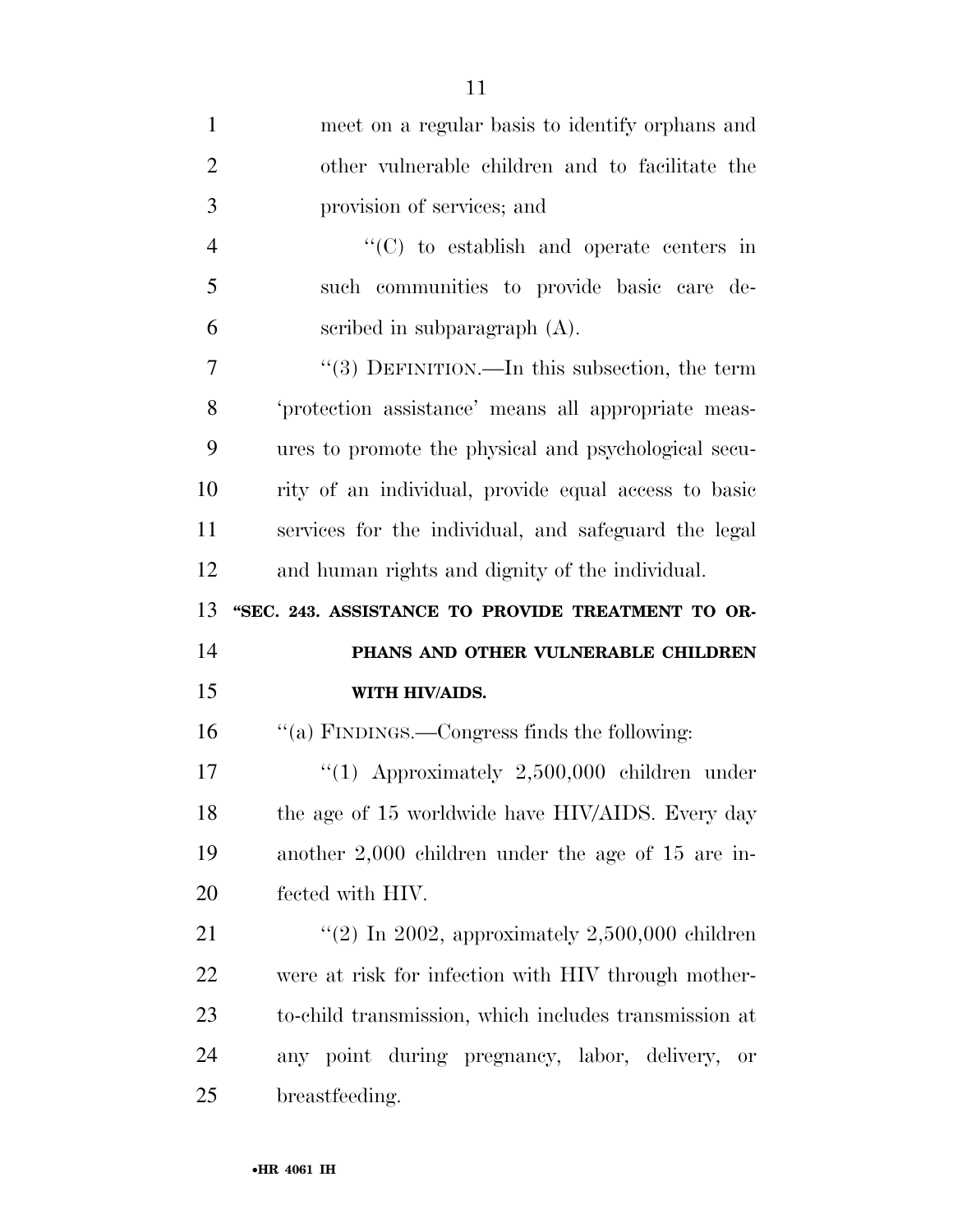| $\mathbf{1}$   | "(3) To date, more than $4,000,000$ children                 |
|----------------|--------------------------------------------------------------|
| $\overline{2}$ | worldwide are estimated to have died from AIDS,              |
| 3              | primarily contracted through mother-to-child trans-          |
| $\overline{4}$ | mission. Every year, approximately 700,000 babies            |
| 5              | are infected with HIV, of which the majority are liv-        |
| 6              | ing in Africa.                                               |
| 7              | $\cdot$ (4) In southern Africa HIV/AIDS is now the           |
| 8              | leading cause of death among young children, ac-             |
| 9              | counting for almost half of such deaths.                     |
| 10             | $\cdot\cdot$ (5) Research has shown conclusively that initi- |
| 11             | ation in a timely manner of antiretroviral therapy           |
| 12             | for infants or young children with HIV/AIDS can              |
| 13             | preserve or restore their immune functions, promote          |
| 14             | normal growth and development, and prolong life.             |
| 15             | "(6) Few international development programs                  |
| 16             | specifically target the treatment of children with           |
| 17             | HIV/AIDS in developing countries. Reasons for this           |
| 18             | include the perceived low priority of pediatric treat-       |
| 19             | ment, a lack of pediatric health care professionals,         |
| 20             | lack of expertise and experience in pediatric drug           |
| 21             | dosing and monitoring, the perceived complexity of           |
| 22             | pediatric treatment, and mistaken beliefs regarding          |
| 23             | the risks and benefits of pediatric treatment.               |
| 24             | $\lq\lq(b)$ ASSISTANCE.—                                     |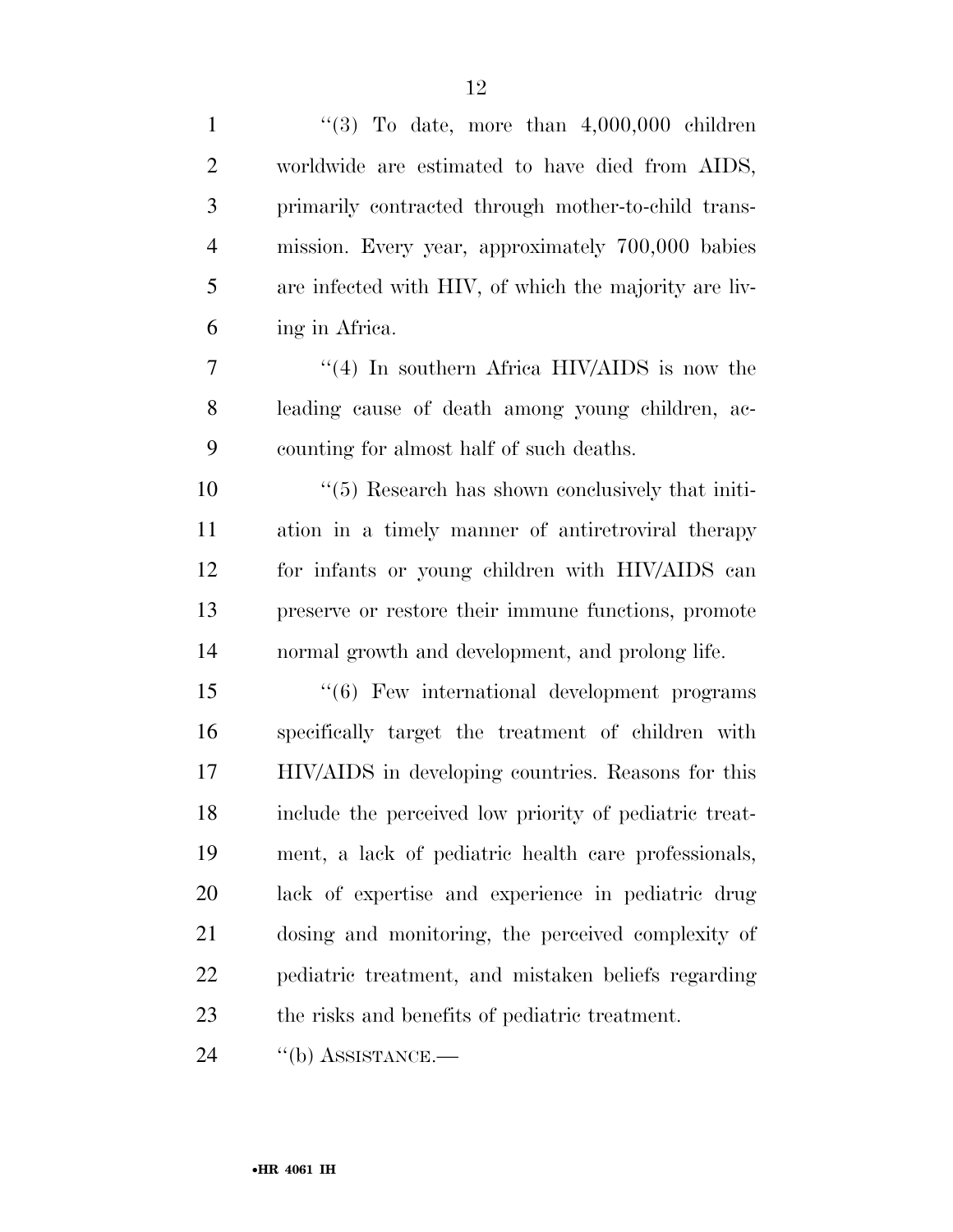| $\mathbf{1}$   | "(1) IN GENERAL.—The President is author-           |
|----------------|-----------------------------------------------------|
| $\overline{2}$ | ized to provide assistance for the treatment of or- |
| 3              | phans and other vulnerable children with HIV/AIDS   |
| $\overline{4}$ | in developing countries.                            |
| 5              | "(2) ACTIVITIES SUPPORTED.—Assistance pro-          |
| 6              | vided under paragraph (1) should be used to carry   |
| 7              | out the following activities:                       |
| 8              | "(A) The treatment of orphans and other             |
| 9              | vulnerable children with HIV/AIDS through the       |
| 10             | provision of pharmaceuticals, including high-       |
| 11             | quality, low-cost antiretrovirals and other thera-  |
| 12             | pies, including generically manufactured phar-      |
| 13             | maceuticals where appropriate.                      |
| 14             | $\lq\lq (B)(i)$ The recruitment and training of in- |
| 15             | dividuals to provide the treatment described in     |
| 16             | subparagraph (A), including the recruitment         |
| 17             | and training of appropriate support personnel.      |
| 18             | "(ii) Such training should include appro-           |
| 19             | priate methodologies relating to initial diag-      |
| 20             | nosis, appropriate dosages of pharmaceuticals,      |
| 21             | monitoring, medication adherence techniques,        |
| 22             | and treatment for any complications resulting       |
| 23             | from such pharmaceuticals.                          |
| 24             | "(C) Activities of medical laboratories re-         |
| 25             | lating to the treatment described in subpara-       |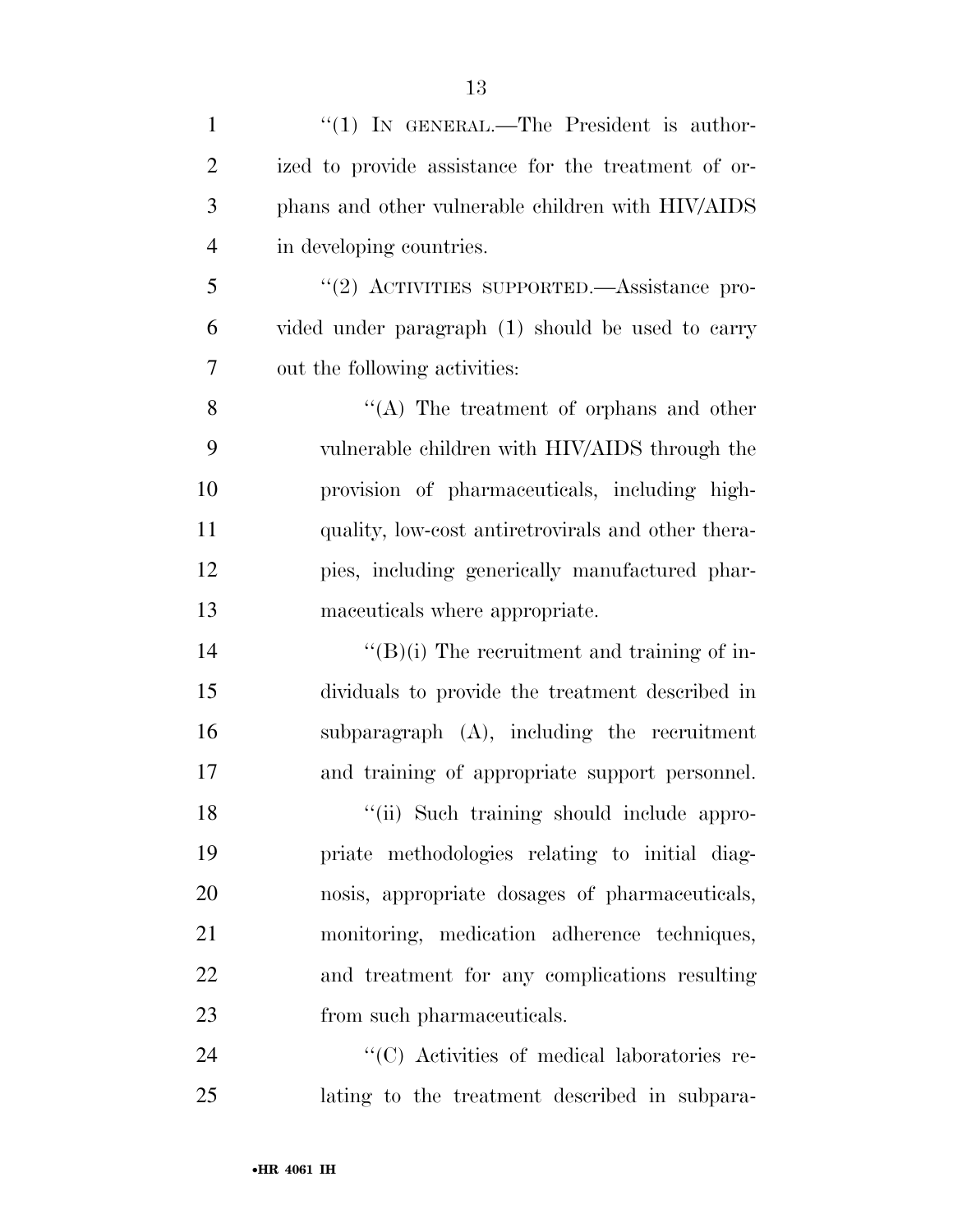| $\mathbf{1}$   | $graph(A)$ , including assistance for the purchase    |
|----------------|-------------------------------------------------------|
| $\overline{2}$ | of necessary equipment.                               |
| 3              | "SEC. 244. ASSISTANCE TO PROVIDE PSYCHOSOCIAL SUP-    |
| $\overline{4}$ | PORT TO ORPHANS AND OTHER VULNER-                     |
| 5              | ABLE CHILDREN AFFECTED BY HIV/AIDS.                   |
| 6              | "(a) FINDINGS.—Congress finds the following:          |
| 7              | " $(1)$ Many children who are orphaned as a re-       |
| 8              | sult of AIDS blame themselves for the death of a      |
| 9              | parent and many children are separated from sib-      |
| 10             | lings, sometimes for life.                            |
| 11             | $\lq(2)$ The trauma that results from the loss of     |
| 12             | a parent as a result of AIDS can trigger behavior     |
| 13             | problems of aggression or emotional withdrawal and    |
| 14             | negatively affect a child's performance in school and |
| 15             | the child's social relations.                         |
| 16             | $(3)$ Children living in families affected by         |
| 17             | HIV/AIDS are often stigmatized, teased, and ostra-    |
| 18             | cized by peers. In Uganda, some children who are      |
| 19             | orphaned as a result of AIDS are called 'walking      |
| 20             | corpses' and discouraged from attending school.       |
| 21             | "(4) Children living in families affected by          |
| 22             | HIV/AIDS who are most vulnerable are those chil-      |
| 23             | dren in households headed by children. In these       |
| 24             | households, trained community volunteers can play a   |
| 25             | major role through home visits.                       |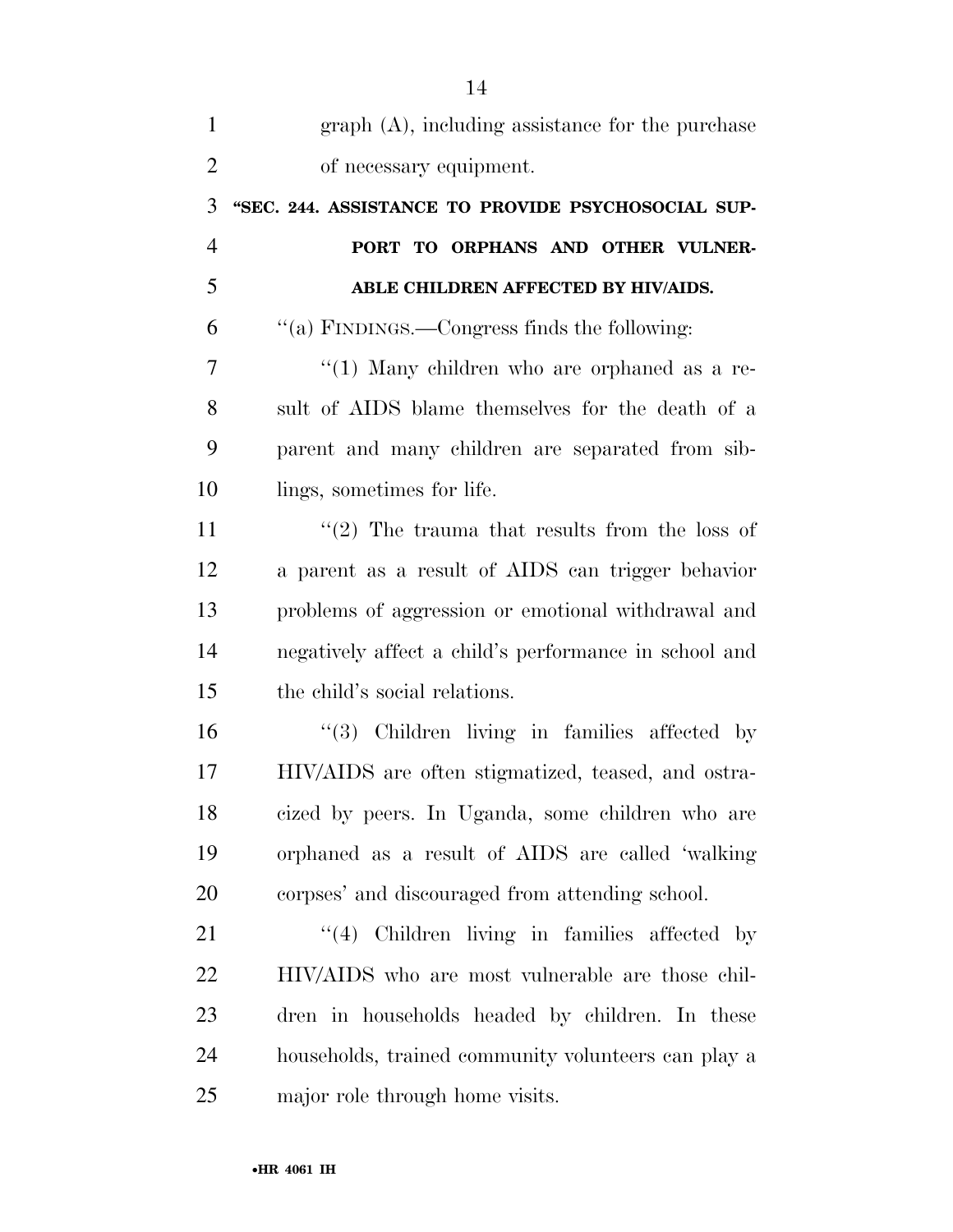1 ''(5) In many African countries, religious lead- ers are mobilizing individuals and local organizations within the community to identify and respond to the psychosocial needs of those children affected by AIDS.

 ''(b) ASSISTANCE.—The President is authorized to provide assistance for programs in developing countries to provide mental health treatment and related services to orphans and other vulnerable children affected by HIV/ AIDS.

#### **''SEC. 245. ASSISTANCE FOR SCHOOL FOOD PROGRAMS.**

12 "(a) FINDINGS.—Congress finds the following:

13 ''(1) In 2004, it is estimated that  $125,000,000$  children worldwide do not attend school, in part be- cause of hunger and malnutrition, and the vast ma-16 jority of these children are young girls.

17 ''(2) School food programs, including take-home rations, in developing countries provide strong incen- tives for parents to send their children to school and ensure that they continue with their education. School food programs may reduce short-term hun- ger, improve cognitive functions, and enhance learn-ing, behavior, and achievement.

 ''(3) In 2004, more than 8,000,000 children in sub-Saharan Africa are underweight compared to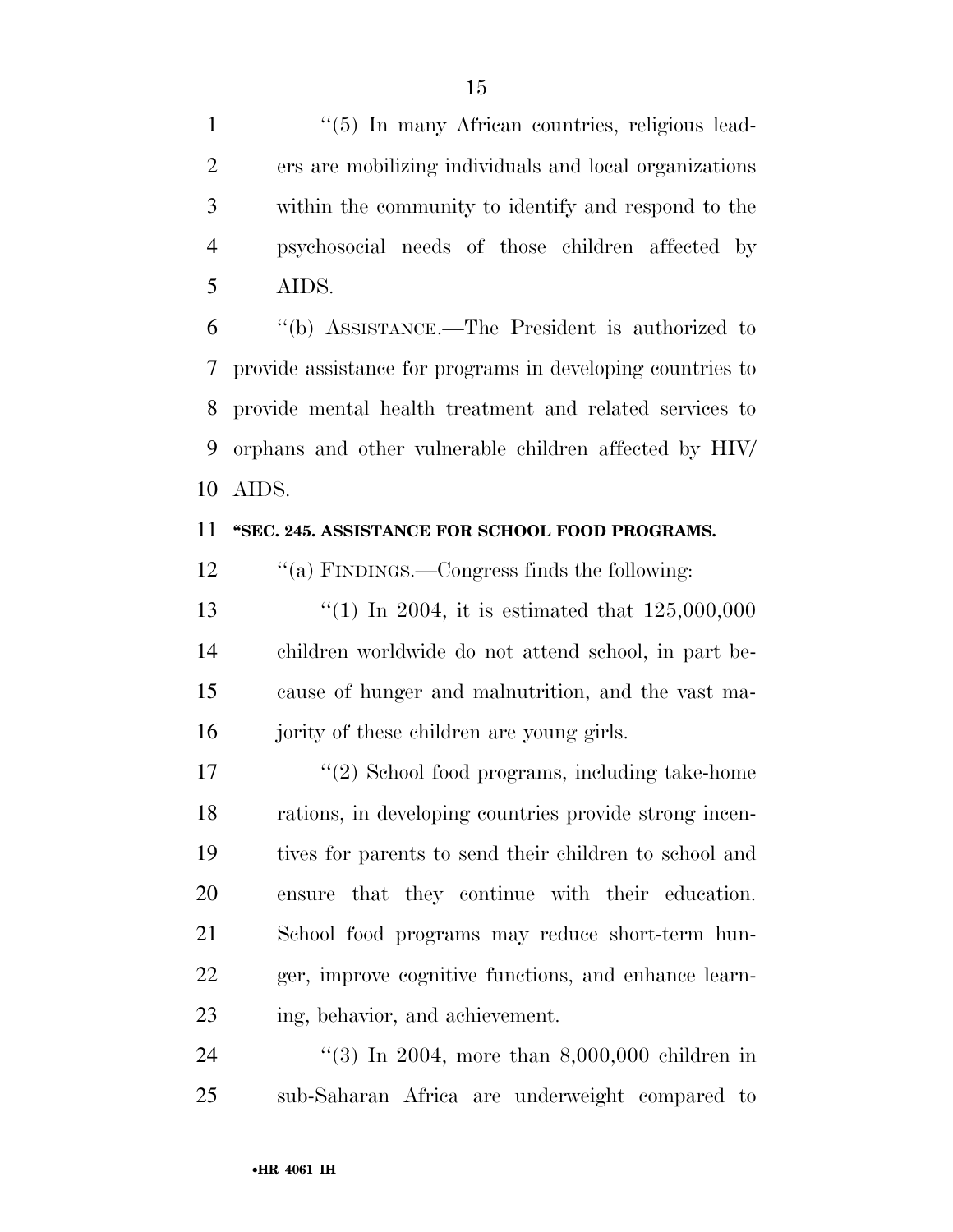1994. Malnutrition enhances the risk that orphans and other vulnerable children will be at risk for ill- ness and infections, especially if these children are also infected with HIV.

 ''(4) Healthy members of families affected by HIV/AIDS in developing countries often leave the workforce to care for those family members with HIV/AIDS, which compounds the problem of access to food for the family. Food consumption has been shown to drop by as much as 40 percent in these families.

 ''(5)(A) Although a number of organizations seek to meet the needs of children who are orphaned or vulnerable as a result of HIV/AIDS, local commu- nities continue to be the primary providers of sup-port for these children.

 ''(B) According to a survey by the United States Agency for International Development, or- phans and other vulnerable children relied on rel- atives for food support 74 percent of the time and on friends for food support 19 percent of the time. 22 "(b) ASSISTANCE.—

23 "(1) IN GENERAL.—The President is author- ized to provide assistance for school food programs in developing countries.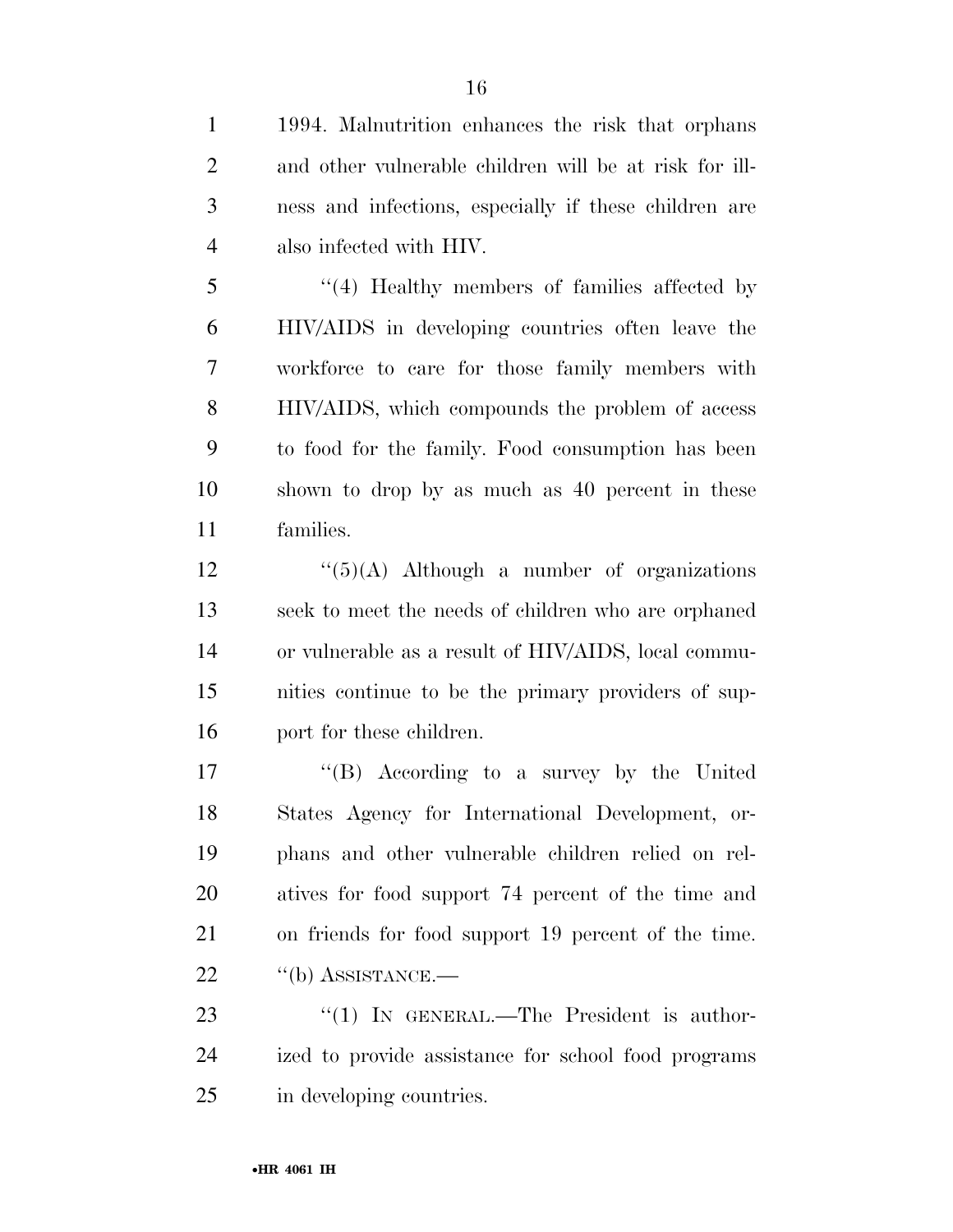| $\mathbf{1}$   | "(2) ACTIVITIES SUPPORTED.—Assistance pro-              |
|----------------|---------------------------------------------------------|
| $\overline{2}$ | vided under paragraph (1) should be used to pur-        |
| 3              | chase local or regional foodstuffs, where appropriate,  |
| $\overline{4}$ | for school food programs.                               |
| 5              | "SEC. 246. ASSISTANCE TO INCREASE EDUCATIONAL OP-       |
| 6              | PORTUNITIES AND PROVIDE EMPLOYMENT                      |
| $\overline{7}$ | <b>TRAINING.</b>                                        |
| 8              | "(a) FINDINGS.—Congress finds the following:            |
| 9              | $\lq(1)$ The lack of financial resources in families    |
| 10             | affected by HIV/AIDS prevents many orphans and          |
| 11             | other vulnerable children in developing countries       |
| 12             | from attending school because of the requirement to     |
| 13             | pay school fees and other costs of education.           |
| 14             | "(2) Such children, in particular young girls,          |
| 15             | are often forced to miss school in order to serve as    |
| 16             | caregivers to relatives with HIV/AIDS or assume         |
| 17             | adult responsibilities for providing for the family.    |
| 18             | Younger children who lose a parent also lose the op-    |
| 19             | portunity to learn skills that they will need to sup-   |
| 20             | port themselves as they grow older.                     |
| 21             | $\lq(3)$ According to the International Labor Or-       |
| 22             | ganization $(II.0)$ , approximately $250,000,000$ chil- |
| 23             | dren and adolescents ages $5$ to $14$ in developing     |
| 24             | countries are working part-time and approximately       |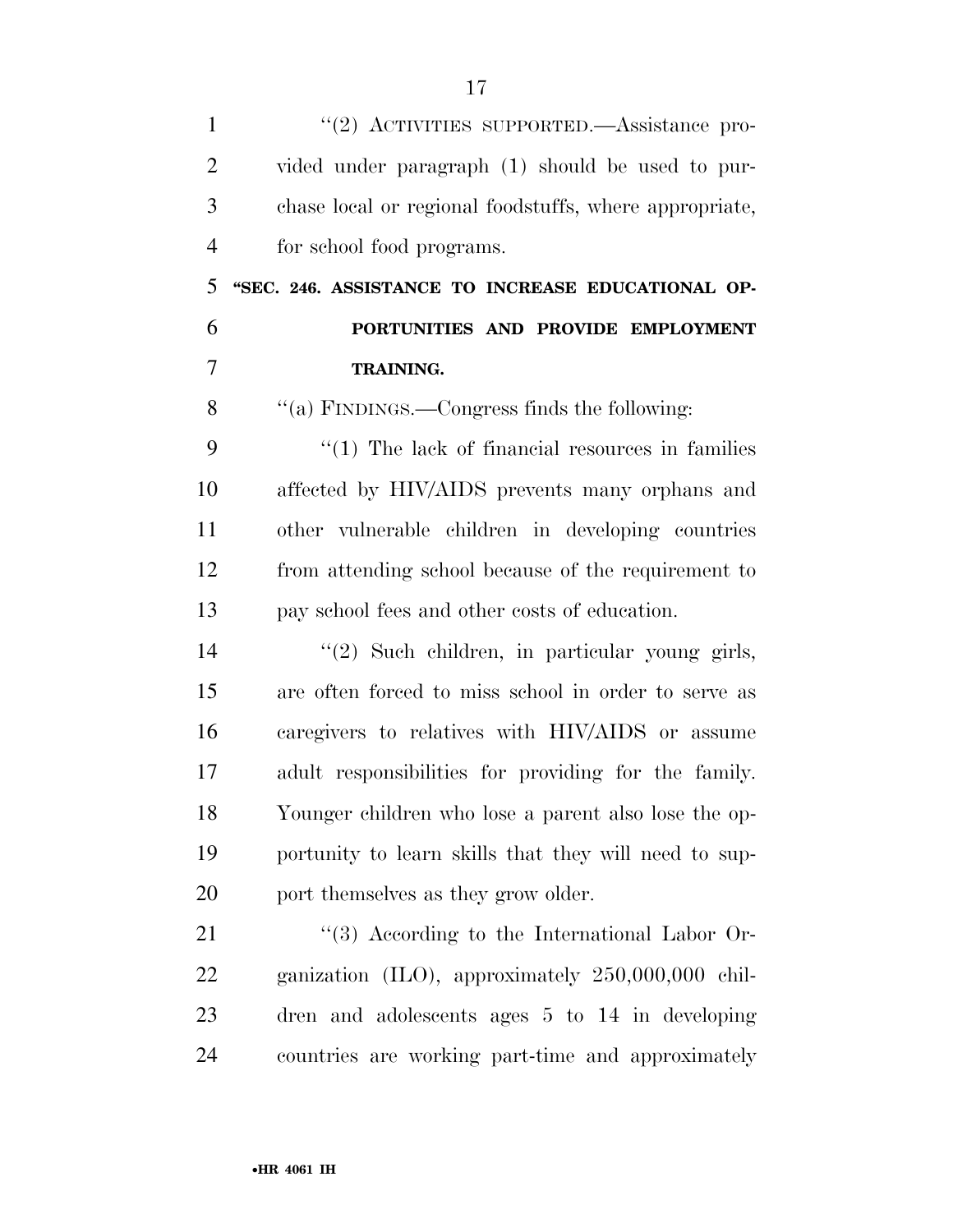| $\mathbf{1}$   | $120,000,000$ children and adolescents ages $5$ to $14$   |
|----------------|-----------------------------------------------------------|
| $\overline{2}$ | in developing countries are working full-time.            |
| 3              | "(4) In many regions of Africa and other devel-           |
| $\overline{4}$ | oping countries, non-formal education plays an im-        |
| 5              | portant role to provide children who are unable to        |
| 6              | attend school with the employment and related life        |
| $\tau$         | skills training such children need to survive.            |
| 8              | "(5) Many organizations in Africa, including              |
| 9              | faith-based organizations, provide employment and         |
| 10             | related life skills training for older children to better |
| 11             | prepare them to serve as caregivers for younger sib-      |
| 12             | lings.                                                    |
| 13             | $(6)$ Organizations that provide non-formal               |
| 14             | education can assist the thousands of children in de-     |
| 15             | veloping countries who are not currently being as-        |
| 16             | sisted by families or communities and are struggling      |
| 17             | to survive.                                               |
| 18             | $\lq\lq(b)$ ASSISTANCE.                                   |
| 19             | "(1) EDUCATION ASSISTANCE.—The President                  |
| 20             | is authorized to provide assistance for programs in       |
| 21             | developing countries to increase enrollment in public     |
| 22             | primary schools by eliminating school fees and other      |
| 23             | costs of education, especially in developing countries    |
| 24             | heavily affected by HIV/AIDS. Amounts made avail-         |
| 25             | able to carry out this paragraph are authorized to        |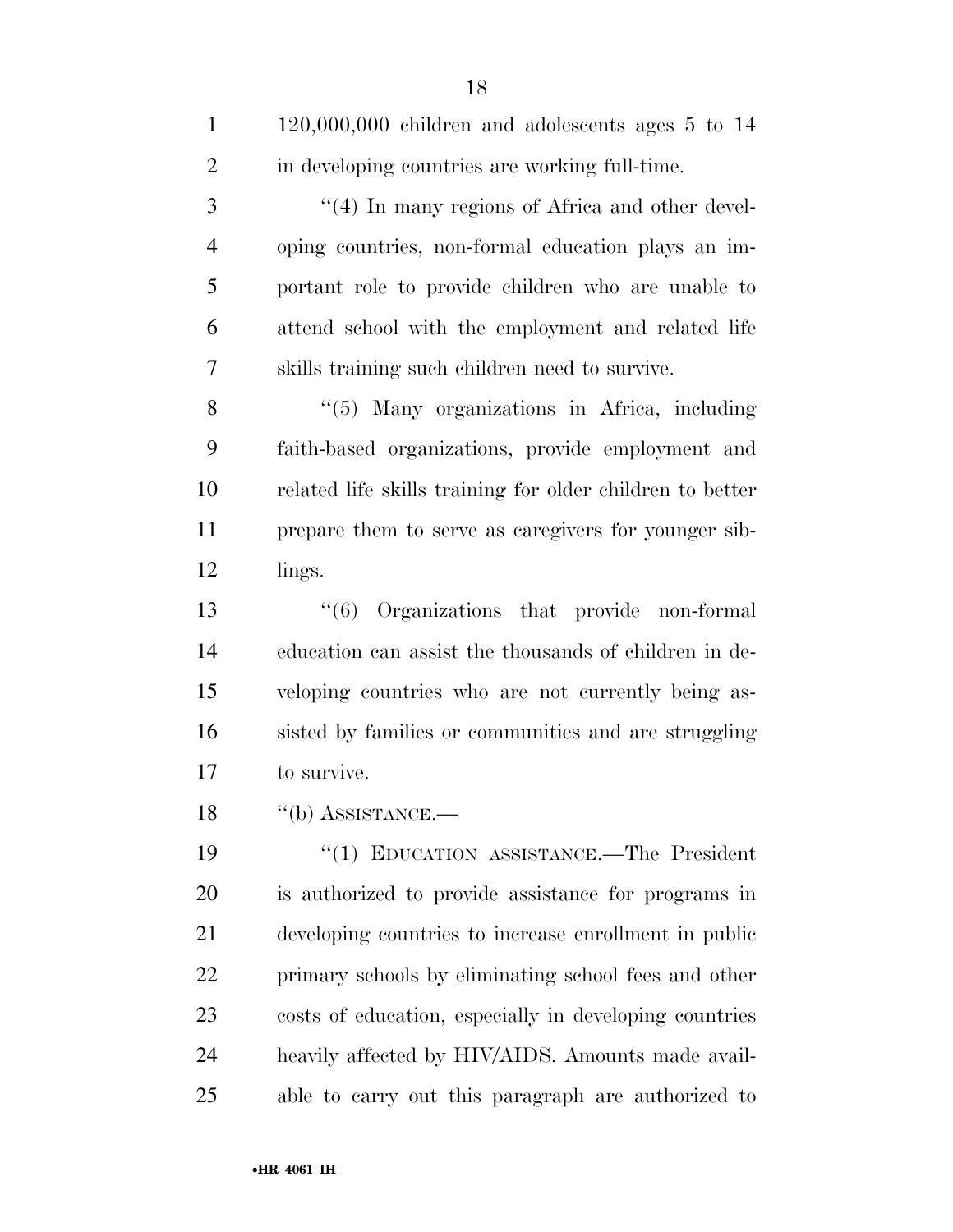be made available to the President to make vol- untary contributions to the United Nations Chil- dren's Fund to achieve the purposes of this para-graph.

5 "(2) EMPLOYMENT TRAINING ASSISTANCE.— The President is authorized to provide assistance for programs in developing countries to provide employ- ment training and related services for orphans and other vulnerable children, especially in developing countries heavily affected by HIV/AIDS.

## **''SEC. 247. ASSISTANCE TO PROTECT AND PROMOTE INHER-ITANCE RIGHTS.**

 ''(a) FINDING.—Congress finds that orphans and other vulnerable children in developing countries, particu- larly children who are orphaned as a result of AIDS, are routinely denied their inheritance or encounter difficulties in claiming the land and other property which they have inherited.

 ''(b) ASSISTANCE.—The President is authorized to provide assistance in support of programs in developing countries to protect and promote the inheritance rights of orphans and other vulnerable children, particularly young girls and children who are orphaned as a result of AIDS.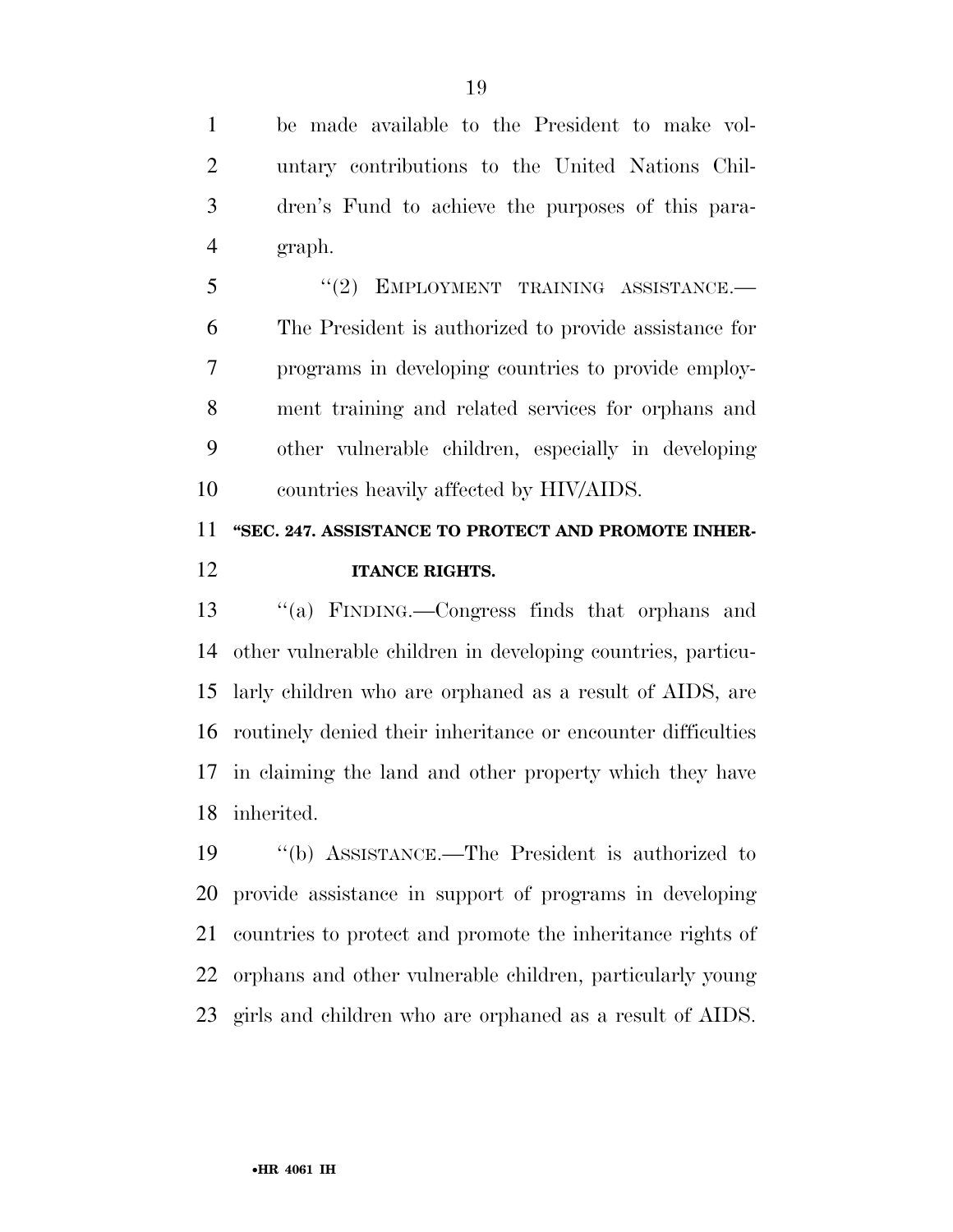#### **''SEC. 248. ADMINISTRATION OF ASSISTANCE.**

2 "(a) OFFICE FOR ORPHANS AND OTHER VULNER-ABLE CHILDREN.—

 ''(1) ESTABLISHMENT.—There is established within the United States Agency for International Development an Office for Orphans and Other Vul- nerable Children (hereafter in this title referred to as the 'Office'), which shall be headed by a Director who shall be appointed by the Administrator of the Agency.

11 ''(2) DUTIES.—The Office shall be responsible for carrying out this title.

 ''(b) APPROVAL OF APPLICATIONS.—The Director of the Office shall be responsible for reviewing or approving all applications submitted to the United States Agency for International Development for assistance under this title, including applications submitted to field missions of the Agency.

 ''(c) PRIORITY.—In providing assistance under this title, priority should be given to assistance for developing countries in which the rate of HIV infection, as reported in the most recent epidemiological data for that country compiled by the United Nations Joint Programme on HIV/AIDS (UNAIDS), is at least 5 percent among women attending prenatal clinics or more than 15 percent among individuals in groups with high-risk behavior.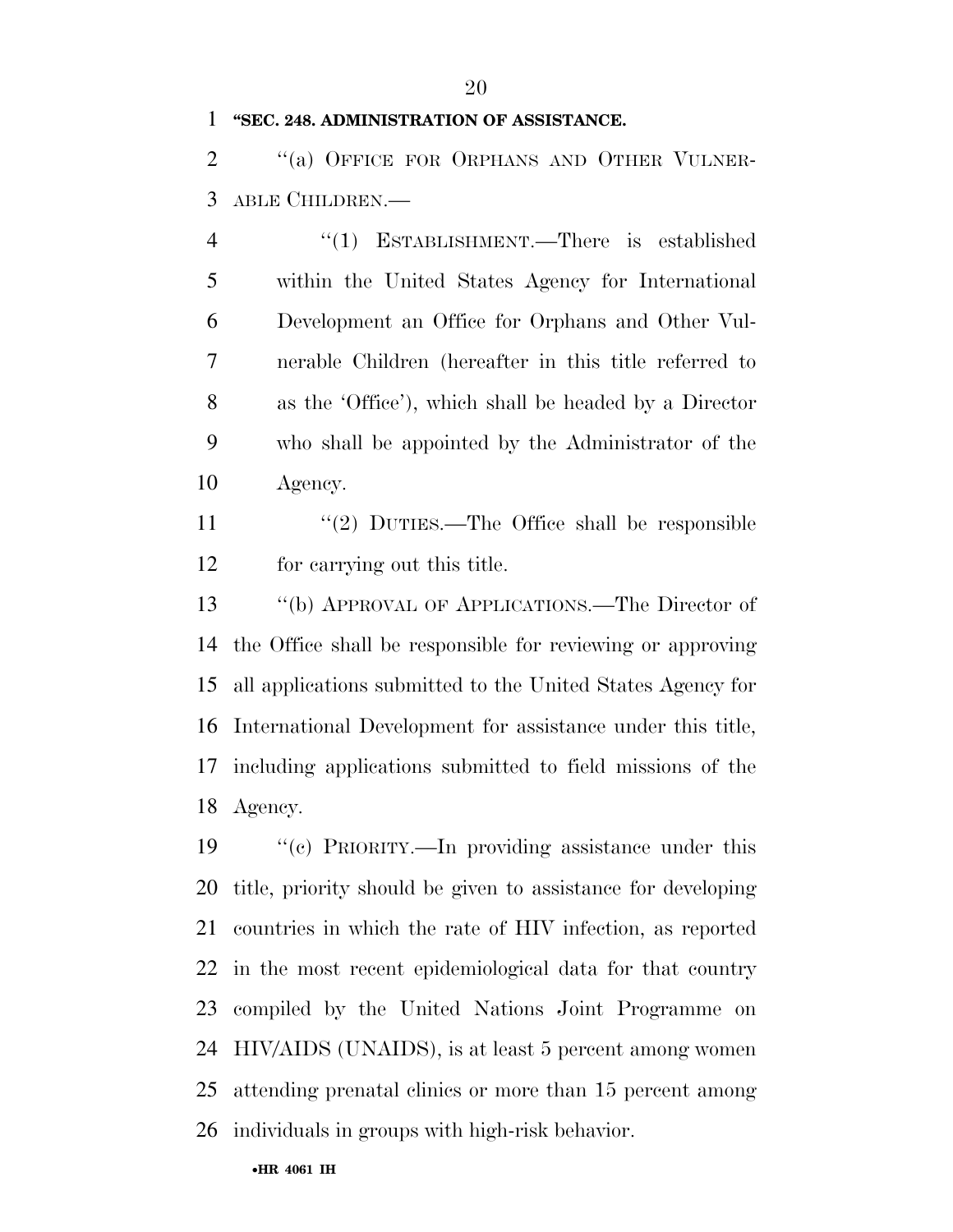''(d) FORM OF ASSISTANCE.—Assistance under this title shall be provided in the form of—

3  $\cdot$  (1) grants, cooperative agreements, or con-tracts;

 ''(2) contributions to international organiza-tions; or

7  $(3)$  assistance to the governments of devel-oping countries.

 ''(e) COORDINATION.—The provision of assistance under this title for children who are orphaned as a result of HIV/AIDS, or are children with HIV/AIDS, shall be undertaken in a manner that is consistent with assistance authorized under section 104A of this Act and assistance relating to HIV/AIDS authorized under the United States Leadership Against HIV/AIDS, Tuberculosis, and Malaria Act of 2003 (Public Law 108–25).

17 <sup>"</sup>(f) OTHER ASSISTANCE.—

18 "(1) REVIEW AND APPROVAL OF OTHER USAID ASSISTANCE.—The Director of the Office shall be re-sponsible for reviewing or approving—

21 ''(A) each component of the annual plan of a mission, bureau, or other office of the United States Agency for International Development as the component relates to assistance for orphans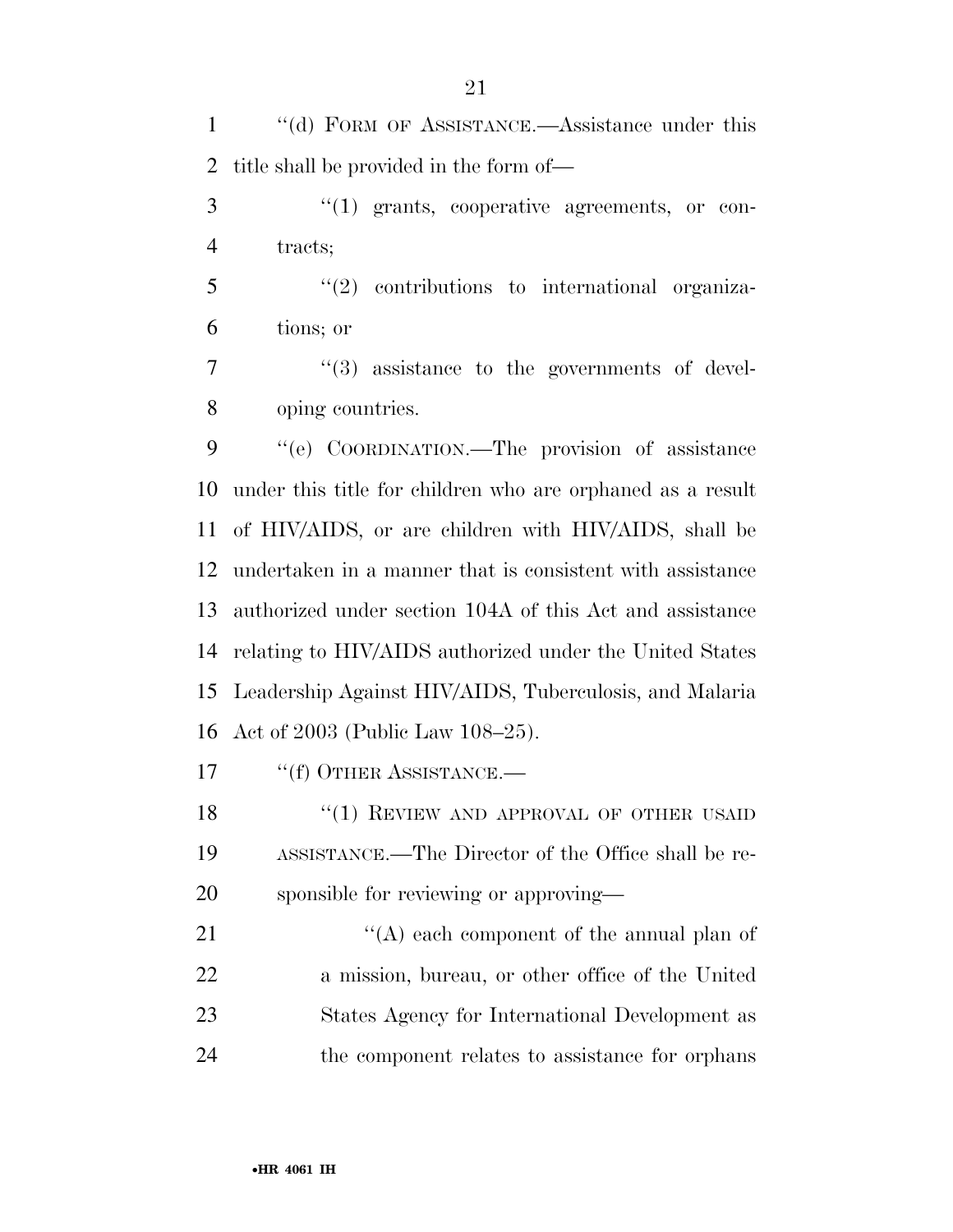| $\mathbf{1}$   | and other vulnerable children in developing         |
|----------------|-----------------------------------------------------|
| 2              | countries; and                                      |
| 3              | $\lq\lq (B)$ each program, project, or activity re- |
| $\overline{4}$ | lating to such assistance.                          |
| 5              | "(2) COORDINATION OF ALL U.S. GOVERNMENT            |
| 6              | ASSISTANCE.—The Director of the Office shall be re- |
| 7              | sponsible for ensuring coordination of all United   |
| 8              | States Government programs to provide assistance    |
| 9              | for orphans and other vulnerable children in devel- |
| 10             | oping countries.                                    |
| 11             | "SEC. 249. MONITORING SYSTEM.                       |

 ''(a) ESTABLISHMENT.—In order to maximize the sustainable development impact of assistance authorized under this title, the President shall establish a monitoring system that meets the requirements of subsection (b).

 ''(b) REQUIREMENTS.—The requirements referred to in subsection (a) are the following:

 $\frac{1}{2}$  The monitoring system establishes per- formance goals for the assistance and expresses such goals in an objective and quantifiable form, to the extent feasible.

 $\frac{1}{22}$  ''(2) The monitoring system establishes per- formance indicators to be used in measuring or as- sessing the achievement of the performance goals de-scribed in paragraph (1).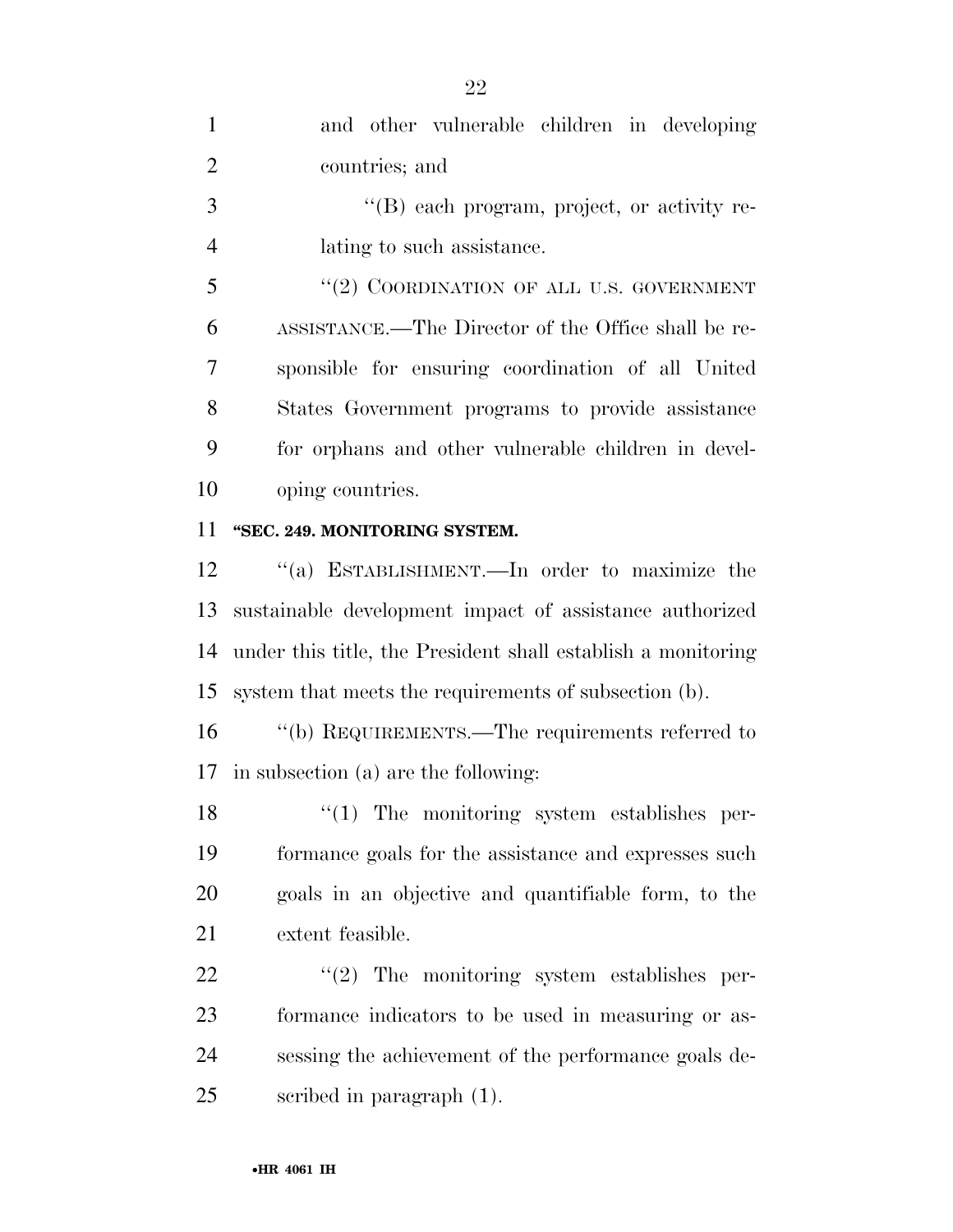1 ''(3) The monitoring system provides a basis for recommendations for adjustments to the assistance to enhance the impact of the assistance.

#### **''SEC. 250. REPORT.**

 ''(a) REPORT.—Not later than December 31, 2005, and each December 31 thereafter, the President shall transmit to Congress a report that contains a detailed de- scription of the implementation of this title for the pre-vious fiscal year.

 ''(b) CONTENTS.—The report shall contain the fol-lowing information:

12  $\frac{12}{10}$  For each grant, cooperative agreement, contract, contribution, or other form of assistance awarded or entered into under this title—

15 "(A) the amount of the grant, cooperative agreement, contract, contribution, or other form of assistance, the name of each recipient and each developing country with respect to which projects or activities under the grant, coopera- tive agreement, contract, contribution, or other 21 form of assistance were carried out, and the ap- proximate number of orphans and other vulner- able children who received assistance under the projects or activities; and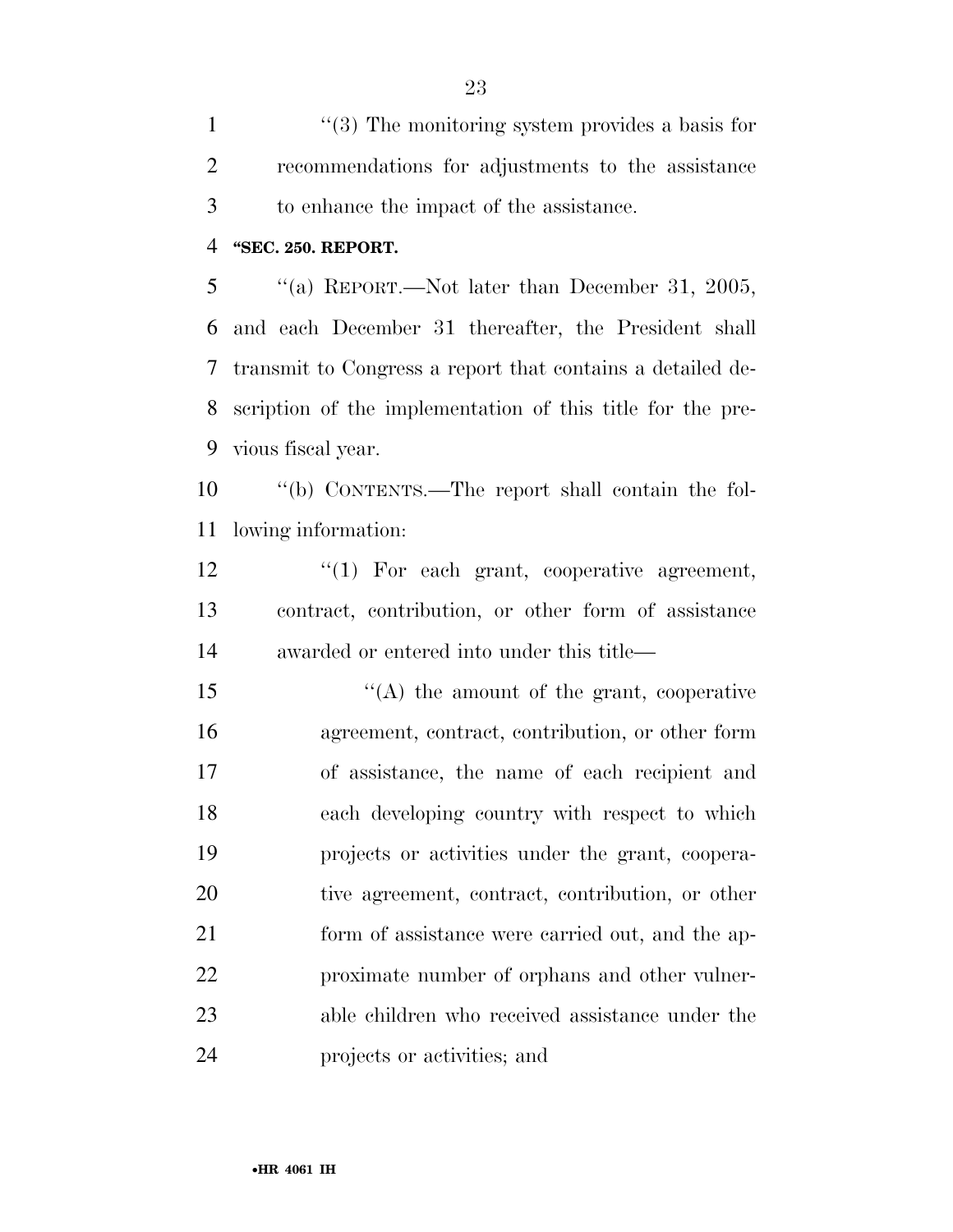1 ''(B) the results of the monitoring system with respect to the grant, cooperative agree- ment, contract, contribution, or other form of assistance. ''(2) For each grant, cooperative agreement, contract, contribution, or other form of assistance awarded or entered into under any provision of law other than this title for assistance for orphans and other vulnerable children in developing countries, the 10 information described in paragraph  $(1)(A)$ . 11 ''(3) Any other appropriate information relating to the needs of orphans and other vulnerable chil- dren in developing countries that could be addressed through the provision of assistance under this title or under any other provision of law. **''SEC. 251. AUTHORIZATION OF APPROPRIATIONS; ADDI- TIONAL PROVISIONS.**  18 "(a) AUTHORIZATION OF APPROPRIATION.—  $\frac{1}{2}$  IN GENERAL. - Of the amounts made available to carry out the provisions of law described in paragraph (2), there are authorized to be appro- priated to the President to carry out this title such sums as may be necessary for each of the fiscal years 2005 and 2006.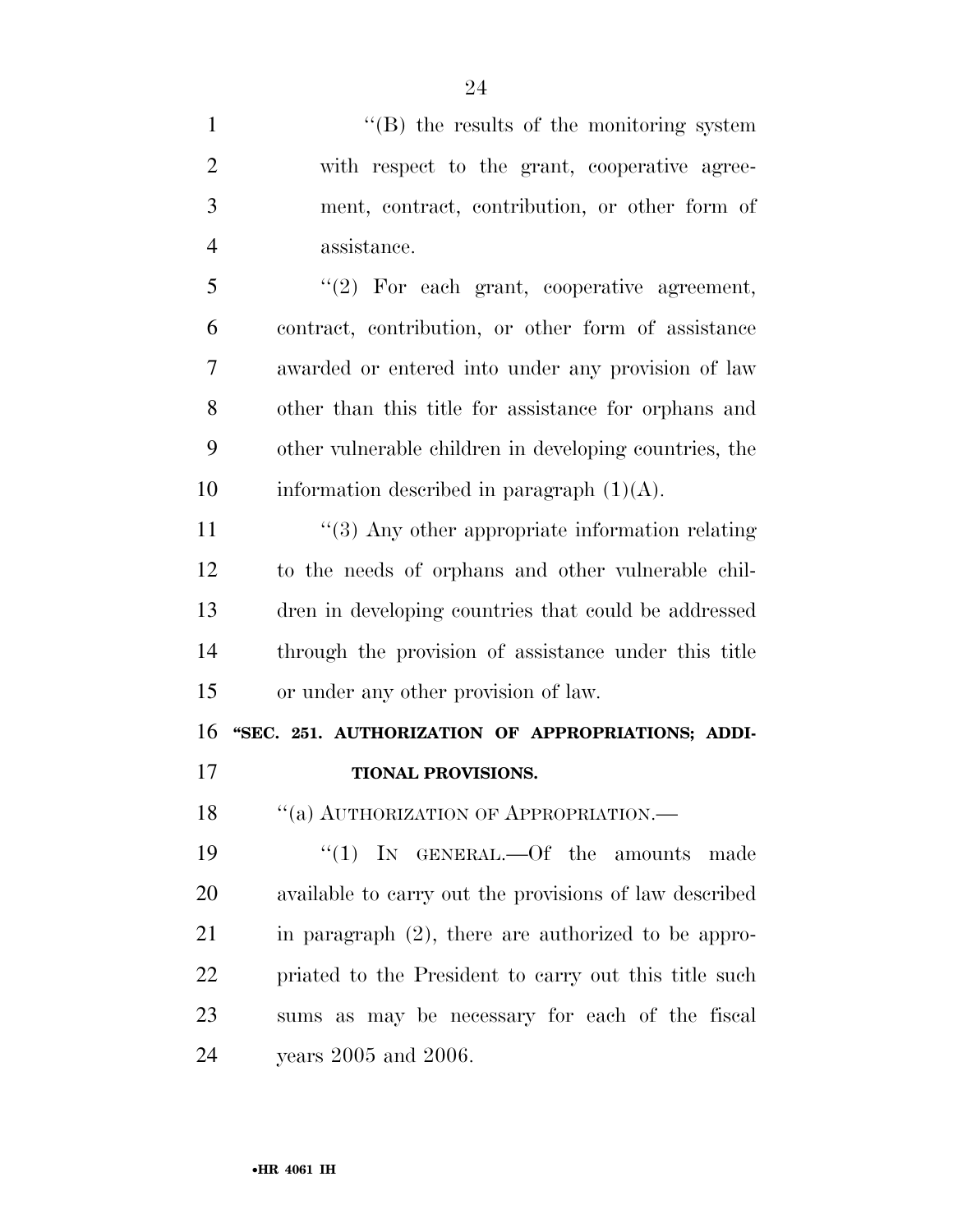| $\mathbf{1}$   | "(2) PROVISIONS OF LAW.—The provisions of              |
|----------------|--------------------------------------------------------|
| $\overline{2}$ | law referred to in paragraph (1) are the following:    |
| 3              | "(A) The United States Leadership                      |
| $\overline{4}$ | Against HIV/AIDS, Tuberculosis, and Malaria            |
| 5              | Act of 2003 (Public Law 108-25) and the                |
| 6              | amendments made by that Act.                           |
| $\overline{7}$ | "(B) Any other provision of law under                  |
| 8              | which assistance is authorized for orphans and         |
| 9              | other vulnerable children in developing coun-          |
| 10             | tries.                                                 |
| 11             | "(b) ADDITIONAL PROVISIONS.—                           |
| 12             | "(1) AVAILABILITY.—Amounts appropriated                |
| 13             | pursuant to the authorization of appropriations        |
| 14             | under subsection (a) are authorized to remain avail-   |
| 15             | able until expended and are in addition to amounts     |
| 16             | otherwise available for such purposes.                 |
| 17             | "(2) MINIMUM FUNDING REQUIREMENT.—Not                  |
| 18             | less than 60 percent of amounts appropriated pursu-    |
| 19             | ant to the authorization of appropriations under       |
| 20             | subsection (a) for a fiscal year (other than amounts   |
| 21             | made available for assistance to eliminate school fees |
| 22             | and other costs of education pursuant to section       |
| 23             | 246) shall be provided through United States or in-    |
| 24             | digenous private voluntary organizations that imple-   |
| 25             | ment programs on the community level. Amounts          |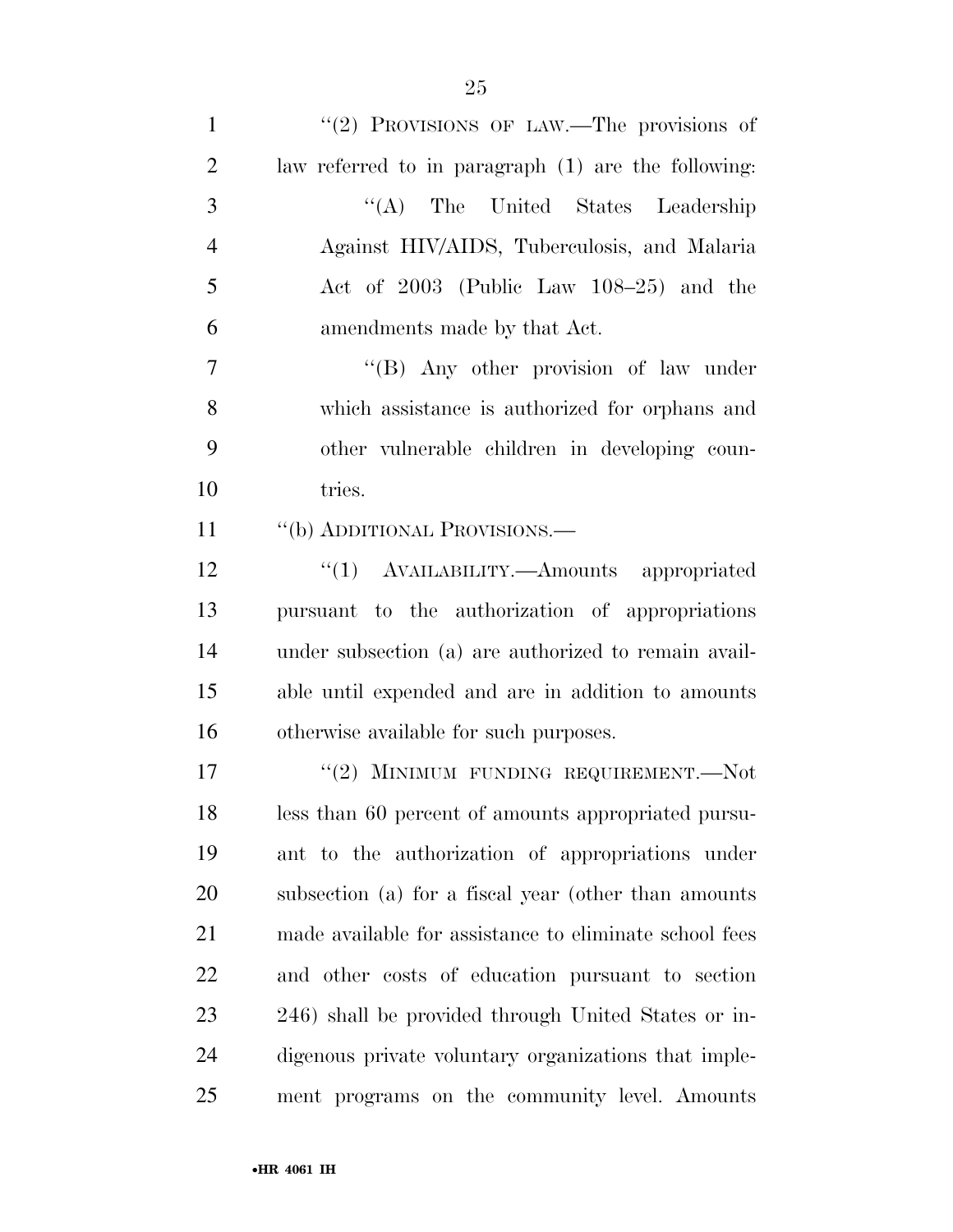provided by for-profit entities to not-for-profit enti-2 ties from assistance under this title shall not be con- sidered for purposes of satisfying the requirement of this paragraph. 5 "(3) ASSISTANCE UNDER OTHER PROVISIONS OF LAW.— 7 "'(A) In GENERAL.—Notwithstanding any other provision of law, amounts made available for assistance for orphans or other vulnerable children in developing countries under any pro- vision of law other than this title may be pro- vided to further the purposes of this title. ''(B) REPORT.—To the extent assistance described in subparagraph (A) is provided in accordance with such subparagraph, the Presi- dent shall include, as part of the report re- quired under section 250, a detailed description of such assistance and, to the extent applicable, the information required by subsection 20 (b) $(1)(A)$  of such section with respect to such assistance. **''SEC. 252. DEFINITIONS.**  ''In this title:

24 ''(1) AIDS.—The term 'AIDS' has the meaning 25 given the term in section  $104A(g)(1)$  of this Act.